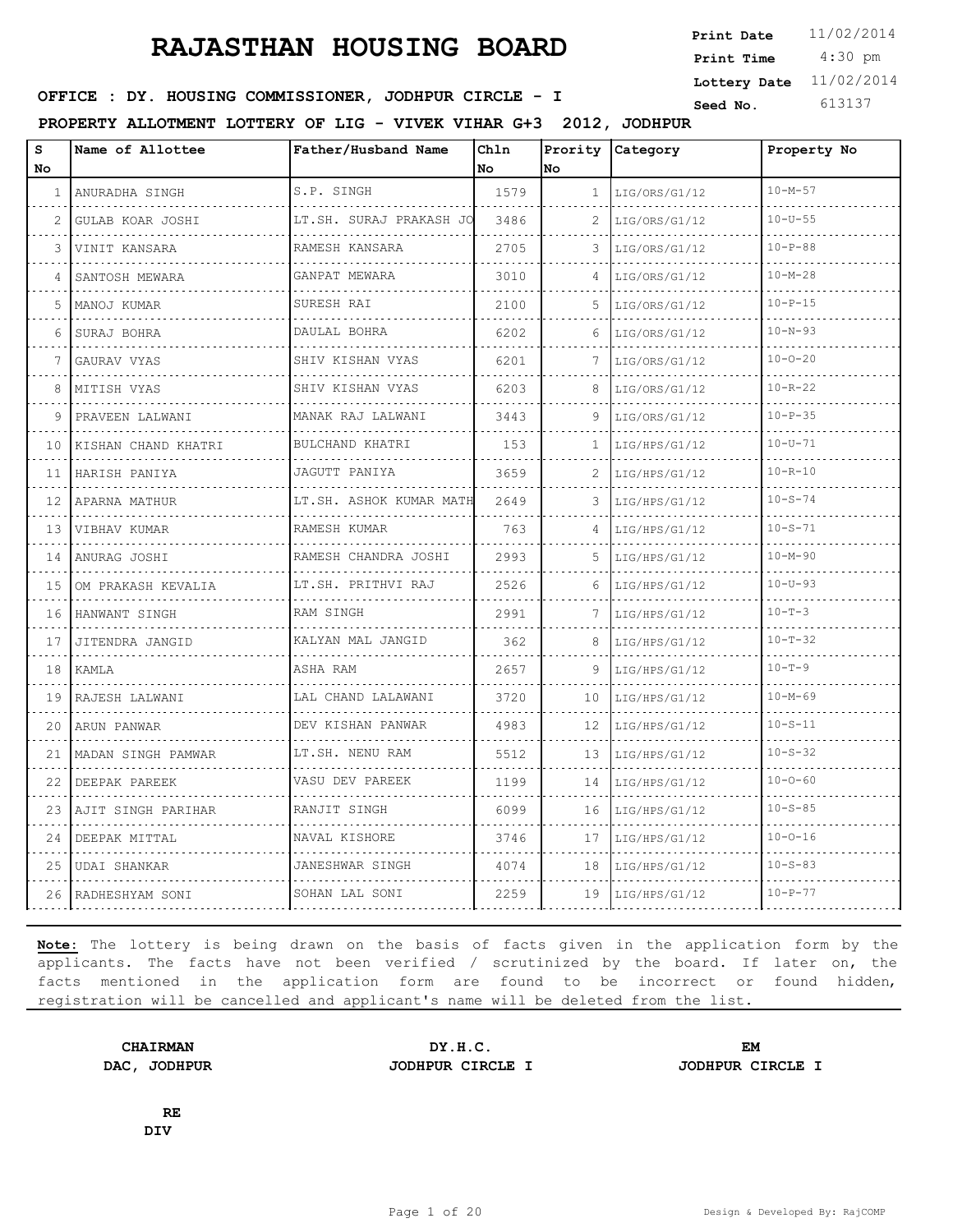4:30 pm **Print Date**  $11/02/2014$ **Print Time Lottery Date** 11/02/2014

### **SEED IN SEED IN SEED ASSESSED ASSESSED ASSESSED ASSESSED ASSESSED AT A Seed No.** 613137

**PROPERTY ALLOTMENT LOTTERY OF LIG - VIVEK VIHAR G+3 2012, JODHPUR**

| s<br>No | Name of Allottee          | Father/Husband Name       | Chln<br>No. | lno. | Prority Category | Property No   |
|---------|---------------------------|---------------------------|-------------|------|------------------|---------------|
| 27      | PAWAN GUPTA               | OM PRAKASH GUPTA          | 5656        | 20   | LIG/HPS/G1/12    | $10 - M - 71$ |
| 28      | .<br>NEETU BHARGAVA       | .<br>VISHNU BHARGAVA      | 768         | 21   | LIG/HPS/G1/12    | $10 - U - 94$ |
| 29      | MEENA LALWANI             | RAJKUMAR                  | 5689        | 22   | LIG/HPS/G1/12    | $10 - U - 29$ |
| 30      | KESAR SINGH RATHORE       | BHANWAR SINGH RATHORE     | 3422        | 23   | LIG/HPS/G1/12    | $10 - U - 29$ |
| 31      | PRAMOD LAKHARA            | SHIV NARAYAN              | 1149        | 24   | LIG/HPS/G1/12    | $10 - M - 11$ |
| 32      | NARENDRA PATEL            | MATADEEN PATEL            | 6088        | 25   | LIG/HPS/G1/12    | $10 - M - 51$ |
| 33      | RINKU AACHHEDA            | BRIJ LAL AACHHEDA         | 177         | 26   | LIG/HPS/G1/12    | $10 - P - 74$ |
| 34      | TARUN SHARMA              | PUNDRAKASHA SHARMA        | 5505        | 27   | LIG/HPS/G1/12    | $10 - U - 77$ |
| 35      | KAMAL KISHORE HARSH       | .<br>MAGDUTT HARSH        | 1604        | 28   | LIG/HPS/G1/12    | $10 - P - 9$  |
| 36.     | .<br>IBASANT KUMAR PAREEK | GANPAT LAL PAREEK<br>.    | 5057        | 30   | LIG/HPS/G1/12    | $10 - P - 9$  |
| 37      | DINESH VYAS               | SAMPAT LAL VYAS           | 1256        | 31   | LIG/HPS/G1/12    | $10 - P - 73$ |
| 38      | SUMNESH                   | RAJENDRA PAREEK           | 4538        | 32   | LIG/HPS/G1/12    | $10 - S - 82$ |
| 39      | KAMLA                     | JAI SINGH                 | 2995        | 33   | LIG/HPS/G1/12    | $10 - U - 79$ |
| 40      | RASHEEDA BANO             | LT.SH. ANWAR AHMED        | 2229        | 35   | LIG/HPS/G1/12    | $10 - S - 93$ |
| 41      | ANKIT MATHUR              | AMAR LAL MATHUR<br>.      | 2655        | 36   | LIG/HPS/G1/12    | $10 - P - 69$ |
| 42      | RAHUL GARG                | KAILASH CHANDRA GARG<br>. | 6061        | 37   | LIG/HPS/G1/12    | $10 - R - 48$ |
| 43      | JHAMKU DEVI               | LT.SH. RAMSWAROOP         | 3937        | 38   | LIG/HPS/G1/12    | $10 - R - 42$ |
| 44      | POOJA KANSARA             | HARISH KUMAR              | 2681        | 39   | LIG/HPS/G1/12    | $10 - P - 29$ |
| 45      | Suman Devi                | Mahendra Singh Sodha      | 823         | 40   | LIG/HPS/G1/12    | $10 - T - 16$ |
| 46      | AJAY KUMAR SHARMA         | YOGANAND SHARMA           | 4063        | 41   | LIG/HPS/G1/12    | $10 - M - 10$ |
| 47      | VIMLESH PARIHAR<br>.      | SHIV NARAYAN<br>.         | 3287        | 42   | LIG/HPS/G1/12    | $10 - S - 19$ |
| 48      | LALITA VYAS               | KAILASH CHANDRA VYAS      | 1521        | 43   | LIG/HPS/G1/12    | $10 - S - 92$ |
| 49      | KANHIYA LAL LAKSHAKAR     | NARAYAN LAL LAKSHAKAR     | 4276        | 44   | LIG/HPS/G1/12    | $10 - U - 67$ |
| 50      | GAJENDRA TULSIYANI<br>.   | TEJU RAM TULSIYANI        | 6330        | 45   | LIG/HPS/G1/12    | $10-U-23$     |
| 51      | AMITA VYAS                | KRISHNA CHAND VYAS        | 4786        | 46   | LIG/HPS/G1/12    | $10 - 0 - 43$ |
|         | 52   RAJENDRA PAREEK      | BHANWAR LAL PAREEK        | 800         | 47   | LIG/HPS/G1/12    | $10 - 0 - 43$ |

**Note:** The lottery is being drawn on the basis of facts given in the application form by the applicants. The facts have not been verified / scrutinized by the board. If later on, the facts mentioned in the application form are found to be incorrect or found hidden, registration will be cancelled and applicant's name will be deleted from the list.

**CHAIRMAN DY.H.C. EM DAC, JODHPUR JODHPUR CIRCLE I JODHPUR CIRCLE I**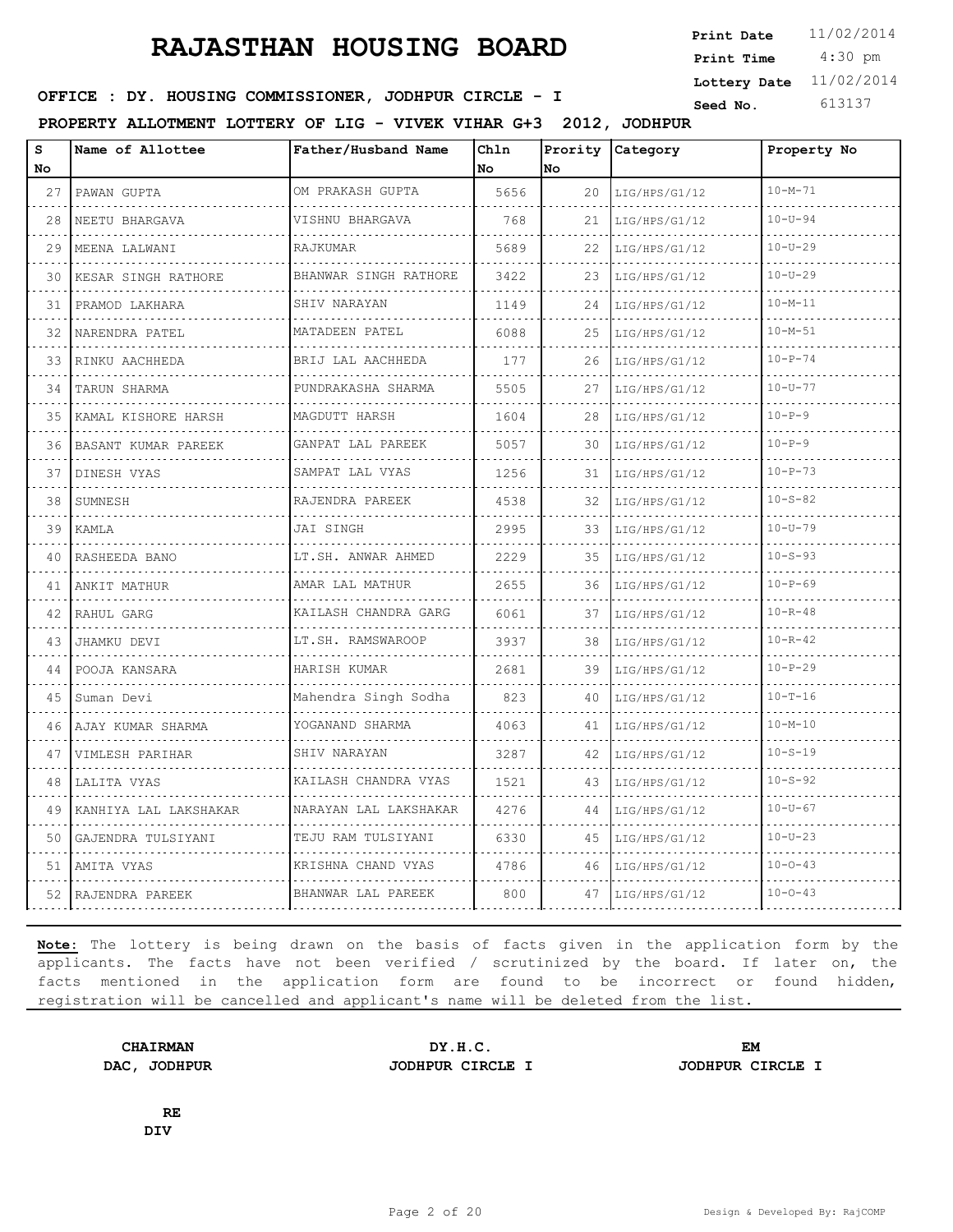4:30 pm **Print Date**  $11/02/2014$ **Print Time Lottery Date** 11/02/2014

### **SEED IN SEED IN SEED ASSESSED ASSESSED ASSESSED ASSESSED ASSESSED AT A Seed No.** 613137

**PROPERTY ALLOTMENT LOTTERY OF LIG - VIVEK VIHAR G+3 2012, JODHPUR**

| S<br>No | Name of Allottee     | Father/Husband Name          | Chln<br>No | Prority<br>No | Category           | Property No   |
|---------|----------------------|------------------------------|------------|---------------|--------------------|---------------|
| 53      | TEJA RAM VISHNOI     | GENWER RAM                   | 2911       | 48            | LIG/HPS/G1/12      | $10 - U - 52$ |
| 54      | .<br>VISHNU PRAKASH  | POKAR DAS                    | 1598       | 49            | .<br>LIG/HPS/G1/12 | $10 - U - 63$ |
| 55      | ANKUSH SONI          | SATAYA NARAYAN SONI          | 20001      | 50            | LIG/HPS/G1/12      | $10 - P - 31$ |
| 56      | MAHESH MATHUR        | SURESH CHANDRA MATHUR        | 1989       | 51            | LIG/HPS/G1/12      | $10-P-44$     |
| 57      | PREMLATA             | .<br>GAJENDRA BHATT          | 49         | 53            | LIG/HPS/G1/12      | $10 - T - 13$ |
| 58      | SURENDRA KUMAR       | POKAR RAM                    | 981        | 54            | LIG/HPS/G1/12      | $10 - T - 18$ |
| 59      | KISHAN               | LT. SH. MANGI LAL            | 656        | 55            | LIG/HPS/G1/12      | $10 - M - 95$ |
| 60      | NEETA MATHUR         | .<br>INDER MAL MATHUR        | 2728       | 56            | LIG/HPS/G1/12      | $10 - S - 6$  |
| 61      | <b>JAISHREE SONI</b> | CHANDRA PRAKASH SONI         | 461        | 57            | LIG/HPS/G1/12      | $10 - P - 41$ |
| 62      | ANUJ MATHUR          | LT.SH. ASHOK KUMAR MATH<br>. | 2683       | 59            | LIG/HPS/G1/12      | $10 - U - 58$ |
| 63      | MAMTA                | BHANA RAM VISHNOI            | 712        | 60            | LIG/HPS/G1/12      | $10 - M - 82$ |
| 64      | VINITA GUPTA         | .<br>PRAKASH CHAND           | 4227       | 62            | LIG/HPS/G1/12      | $10 - M - 82$ |
| 65      | KAMLA AJMERA         | PRAM CHAND AJMERA<br>.       | 20002      | 63            | LIG/HPS/G1/12      | $10 - U - 62$ |
| 66      | PRAVIN SISODIYA      | PRATAP SINGH SISODIYA        | 3813       | 64            | LIG/HPS/G1/12      | $10 - S - 47$ |
| 67      | TARA VAISHNAV        | MUKESH VAISHNAV              | 2725       | 65            | LIG/HPS/G1/12      | $10 - S - 61$ |
| 68      | MOHAN SINGH          | SAJJAN SINGH<br>.            | 4003       | 68            | LIG/HPS/G1/12      | $10 - P - 20$ |
| 69      | JITESH MATHUR        | ANAND MATHUR                 | 1595       | 72            | LIG/HPS/G1/12      | $10 - S - 72$ |
| 70      | KARAN DEEP SINGH     | <b>BOHAD SINGH</b>           | 1567       | 73            | LIG/HPS/G1/12      | $10 - 0 - 24$ |
| 71      | TANSUKH VYAS         | AMBA DAS VYAS                | 2488       | 74            | LIG/HPS/G1/12      | $10 - 0 - 24$ |
| 72      | MO.AAFAK ALAM        | SHEKHA GYAS                  | 2889       | 75            | LIG/HPS/G1/12      | $10 - P - 30$ |
| 73      | LALITA PEWA          | NARENDRA PEWA                | 20003      | 76            | LIG/HPS/G1/12      | $10 - M - 72$ |
| 74      | DILIP CHOUHAN        | RAMUJI                       | 5221       | 77            | LIG/HPS/G1/12      | $10 - T - 39$ |
| 75      | HARI PARWANI         | DAULAT PARWANI               | 2213       | 80            | LIG/HPS/G1/12      | $10 - P - 49$ |
| 76      | RAVI SHARMA          | BANWARI LAL                  | 878        | 81            | LIG/HPS/G1/12      | $10 - S - 14$ |
| 77      | MAHESH PUROHIT       | PUKHRAJ PUROHIT              | 5197       | 82            | LIG/HPS/G1/12      | $10 - U - 8$  |
| 78      | RAM NATH THANVI      | SHREE NATH THANVI            | 2982       | 83            | LIG/HPS/G1/12      | $10-P-2$      |

**Note:** The lottery is being drawn on the basis of facts given in the application form by the applicants. The facts have not been verified / scrutinized by the board. If later on, the facts mentioned in the application form are found to be incorrect or found hidden, registration will be cancelled and applicant's name will be deleted from the list.

**CHAIRMAN DY.H.C. EM DAC, JODHPUR JODHPUR CIRCLE I JODHPUR CIRCLE I**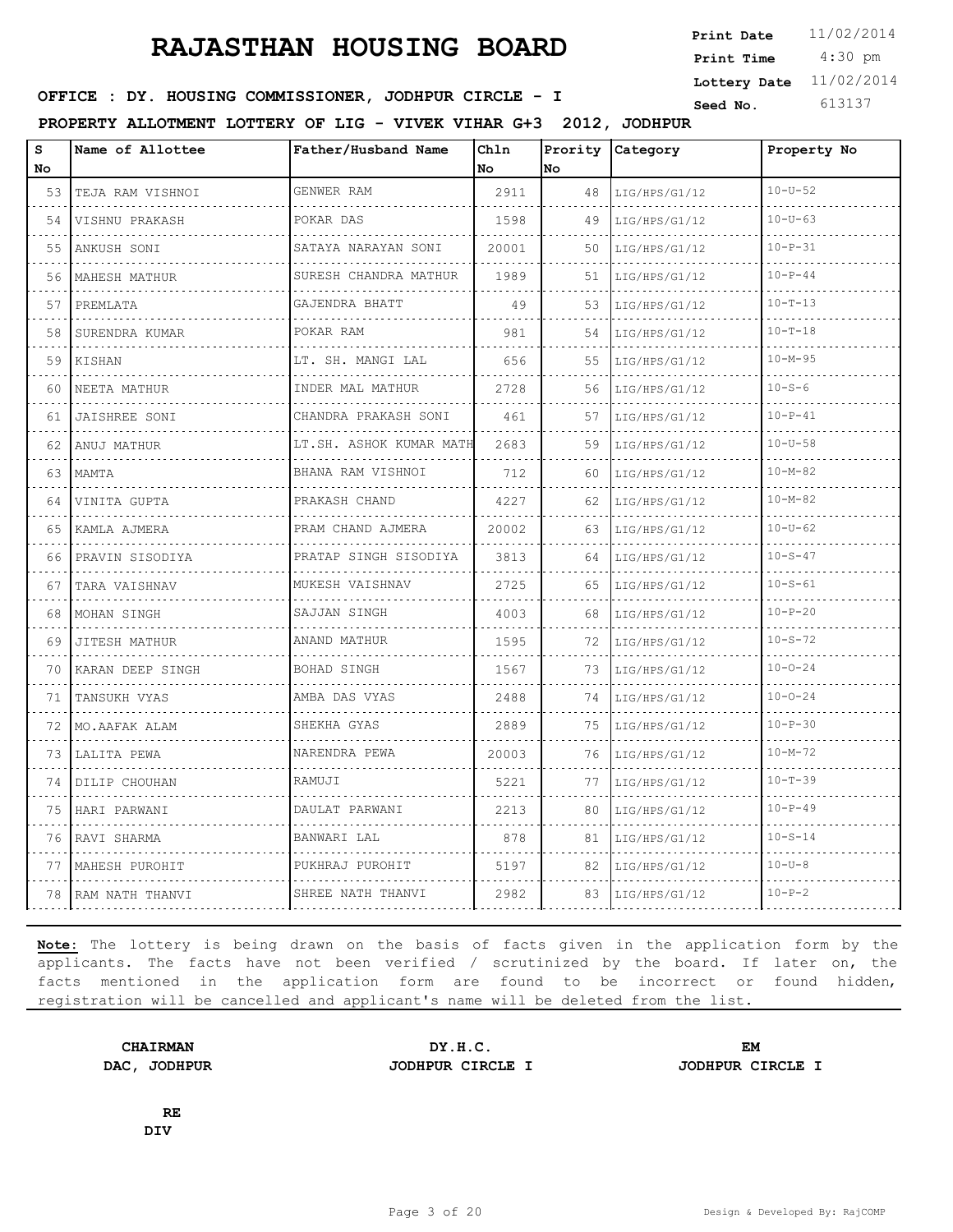4:30 pm **Print Date**  $11/02/2014$ **Print Time Lottery Date** 11/02/2014

### **SEED IN SEED IN SEED ASSESSED ASSESSED ASSESSED ASSESSED ASSESSED AT A Seed No.** 613137

**PROPERTY ALLOTMENT LOTTERY OF LIG - VIVEK VIHAR G+3 2012, JODHPUR**

| s<br>No | Name of Allottee      | Father/Husband Name           | Ch1n<br>No | Prority<br>No | Category      | Property No   |
|---------|-----------------------|-------------------------------|------------|---------------|---------------|---------------|
| 79      | SAMUNDER SINGH SAHU   | SONA RAM VISHNOI              | 3334       | 84            | LIG/HPS/G1/12 | $10 - 0 - 29$ |
| 80      | BABU LAL LILAWAT      | NARAYAN RAM                   | 1389       | 85            | LIG/HPS/G1/12 | $10 - N - 66$ |
| 81      | EKTA PRAJAPAT         | GANGA RAM PRAJAPAT            | 4102       | 86            | LIG/HPS/G1/12 | $10 - R - 3$  |
| 82      | ANUSHRIYA PRAJAPAT    | SURESH KUMAR PRAJAPAT         | 6492       | 87            | LIG/HPS/G1/12 | $10 - S - 30$ |
| 83      | SUSHILA VYAS          | .<br>KRASHAN CHAND            | 4350       | 88            | LIG/HPS/G1/12 | $10 - T - 5$  |
| 84      | PRIYANKA MITTAL       | PRADEEP MITTAL                | 3754       | 89            | LIG/HPS/G1/12 | $10 - P - 40$ |
| 85      | SWATI SISODIA<br>.    | JALAM CHAND SISODIA<br>.      | 5163       | 90            | LIG/HPS/G1/12 | $10 - T - 11$ |
| 86      | BHANWARI LAKHARA      | PRAMOD KUMAR<br>2.2.2.2.2.2.1 | 2654       | 91            | LIG/HPS/G1/12 | $10 - N - 94$ |
| 87      | DEEPA PRAVEEN VYAS    | PRAVEEN VYAS                  | 4166       | 92            | LIG/HPS/G1/12 | $10 - 0 - 28$ |
| 88      | UMA KANT TRIVEDI<br>. | DINESH CHAND TRIVEDI<br>.     | 20004      | 93            | LIG/HPS/G1/12 | $10 - U - 72$ |
| 89      | SHARAD BHATRI         | KRISHNA BHARTI                | 1558       | 95            | LIG/HPS/G1/12 | $10 - R - 15$ |
| 90      | MAYNAK MATHUR         | KANTI CHANDRA MATHUR          | 357        | 96            | LIG/HPS/G1/12 | $10 - T - 47$ |
| 91      | LALIT PURI            | MADAN PURI                    | 20005      | 97            | LIG/HPS/G1/12 | $10 - U - 12$ |
| 92      | MANOJ KUMAR           | BADRI LAL VIJAY               | 119        | 98            | LIG/HPS/G1/12 | $10 - M - 46$ |
| 93      | MUKESH INANIYA        | RAMDEV INANIYA                | 4868       | 99            | LIG/HPS/G1/12 | $10 - U - 15$ |
| 94      | MEENAKSHI CHOUDHARY   | PUKHRAJ CHOUDHARY             | 5349       | 100           | LIG/HPS/G1/12 | $10 - U - 30$ |
| 95      | TARUN KUMAR SHARMA    | DINESH CHANDRA SHARMA         | 2742       | 101           | LIG/HPS/G1/12 | $10 - S - 60$ |
| 96      | POKAR RAM             | SURTA RAM                     | 3047       | 102           | LIG/HPS/G1/12 | $10 - P - 26$ |
| 97      | <b>ASHOK</b>          | RATAN LAL                     | 364        | 103           | LIG/HPS/G1/12 | $10 - P - 96$ |
| 98      | ANIL KUMAR SHARMA     | RAMSWAROOP SHARMA             | 2093       | 104           | LIG/HPS/G1/12 | $10 - P - 70$ |
| 99      | PRATAP SINGH          | RAM KARAN SINGH<br>.          | 975        | 105           | LIG/HPS/G1/12 | $10 - R - 41$ |
| 100     | MANISH KUMAR          | PRAPHUL CHAND                 | 895        | 106           | LIG/HPS/G1/12 | $10 - P - 82$ |
| 101     | SEEMA PAREEK          | TRIBHUVAN PAREEK              | 1399       | 108           | LIG/HPS/G1/12 | $10 - S - 94$ |
| 102     | DEEPIKA               | JITENDRA JOSHI                | 4165       | 109           | LIG/HPS/G1/12 | $10 - S - 65$ |
| 103     | VISHAL SINGH          | TEJ SINGH                     | 3816       | 110           | LIG/HPS/G1/12 | $10 - S - 21$ |
|         | 104 BHAGWATI          | KHUSHI RAM                    | 3912       | 111           | LIG/HPS/G1/12 | $10 - T - 45$ |

**Note:** The lottery is being drawn on the basis of facts given in the application form by the applicants. The facts have not been verified / scrutinized by the board. If later on, the facts mentioned in the application form are found to be incorrect or found hidden, registration will be cancelled and applicant's name will be deleted from the list.

**DAC, JODHPUR JODHPUR CIRCLE I JODHPUR CIRCLE I**

**CHAIRMAN DY.H.C. EM**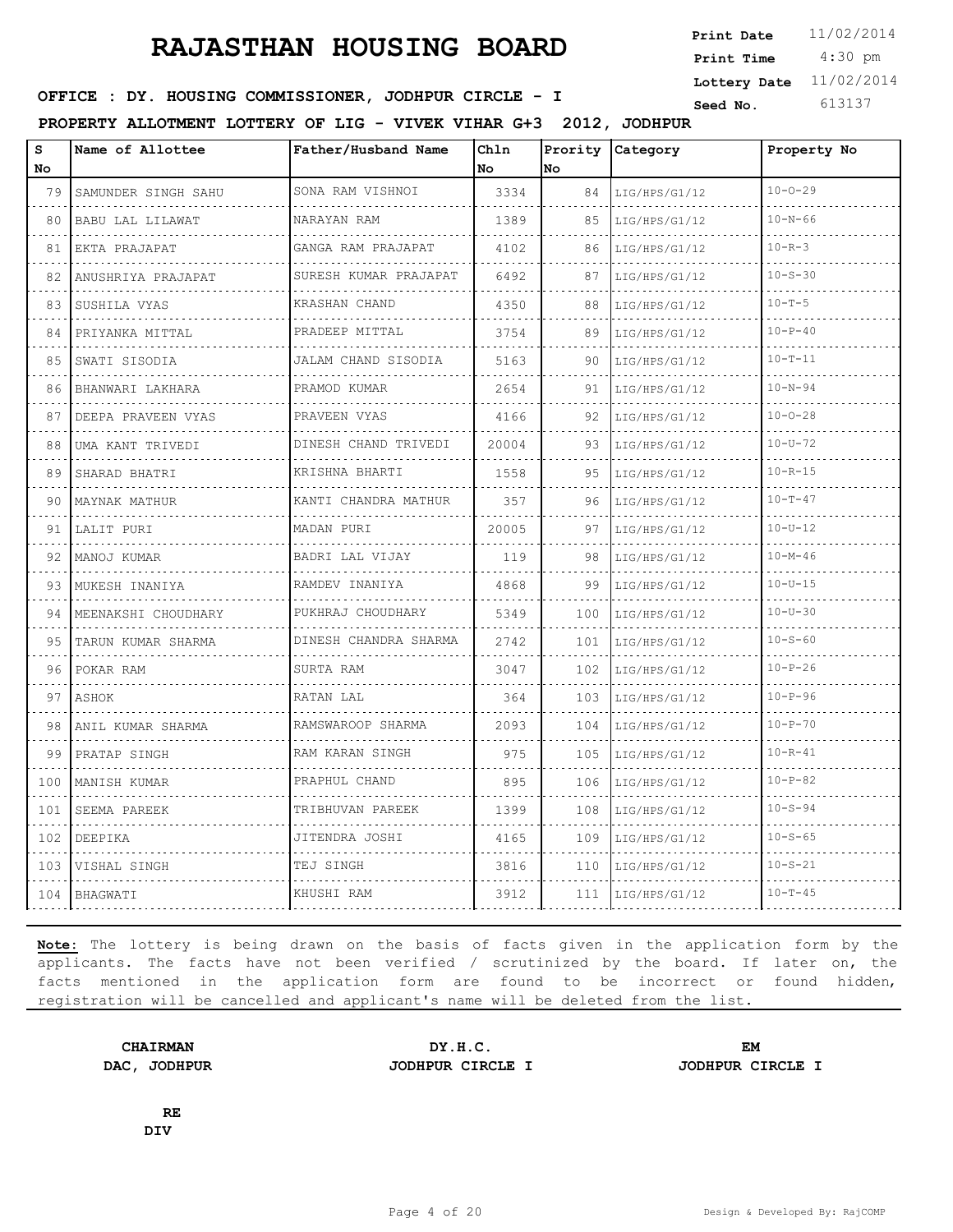4:30 pm **Print Date**  $11/02/2014$ **Print Time Lottery Date** 11/02/2014

### **SEED IN SEED IN SEED ASSESSED ASSESSED ASSESSED ASSESSED ASSESSED AT A Seed No.** 613137

**PROPERTY ALLOTMENT LOTTERY OF LIG - VIVEK VIHAR G+3 2012, JODHPUR**

| s<br>No                            | Name of Allottee                    | Father/Husband Name     | Ch1n<br>No | Prority<br>lno. | Category           | Property No   |
|------------------------------------|-------------------------------------|-------------------------|------------|-----------------|--------------------|---------------|
| 105                                | TARA VYAS                           | NEEL KAMAL VYAS         | 454        | 112             | LIG/HPS/G1/12      | $10 - N - 86$ |
| $\sim$ $\sim$ $\sim$ $\sim$<br>106 | .<br>KIRAN JOSHI                    | ASHOK JOSHI             | 1575       | 113             | .<br>LIG/HPS/G1/12 | $10 - U - 66$ |
| 107                                | ROMANUS KUJUR                       | VINCENT KUJUR           | 6002       | 114             | LIG/HPS/G1/12      | $10 - P - 1$  |
| 108                                | GANESH KUMAR                        | SUKHA RAM DEVASI        | 4419       | 1               | LIG/ORS/G1/12      | $10 - 0 - 61$ |
| .<br>109                           | .<br>DEEPIKA SEKHAWAT               | .<br>VIVEK SEKHAWAT     | 1143       | 2               | LIG/ORS/G1/12      | $10 - R - 28$ |
| 110                                | KAN SINGH SANKHLA                   | PRAKASH CHAND SANKHLA   | 3484       | 1               | LIG/HPS/G1/12      | $10 - U - 40$ |
| 111                                | KUNAL BARDIYA                       | MAHENDRA SINGH          | 2520       | 2               | LIG/HPS/G1/12      | $10 - P - 27$ |
| $\sim$ $\sim$ $\sim$ $\sim$<br>112 | .<br>SUGAN KANWAR                   | AJAY KUMAR              | 2595       | 3               | LIG/HPS/G1/12      | $10 - T - 40$ |
| 113                                | PURAN SINGH                         | LT.SH. MOOL SINGH       | 1446       | 4               | LIG/HPS/G1/12      | $10 - T - 6$  |
| 114                                | RAM GOPAL                           | BHANWAR LAL             | 638        | 5               | LIG/HPS/G1/12      | $10 - P - 34$ |
| 115                                | did did did did in the<br>RAM GOPAL | DALU RAM                | 3409       | 6               | LIG/HPS/G1/12      | $10 - T - 24$ |
| 116                                | GANGA PRASAD BOHRA                  | LT.SH. HARI KISHAN BOHR | 1576       | 7               | LIG/HPS/G1/12      | $10 - P - 6$  |
| 117                                | BHANWAR RAM                         | RAMU RAM                | 1191       | 8               | LIG/HPS/G1/12      | $10-U-3$      |
| 118                                | .<br>PREM CHAND SHARMA              | .<br>MACHHA RAM SHARMA  | 613        | 9               | .<br>LIG/HPS/G1/12 | $10 - S - 26$ |
| 119                                | <b>RENU</b>                         | RAMESH CHANDRA          | 2724       | 10              | LIG/HPS/G1/12      | $10 - P - 85$ |
| 120                                | SAHIN KAUSAR                        | MOHD. JAKIR             | 355        | 11              | LIG/HPS/G1/12      | $10 - M - 16$ |
| 121                                | .<br>DEVA RAM CHOUDHARY             | HARJI RAM CHOUDHARY     | 1967       | 12              | LIG/HPS/G1/12      | $10 - P - 76$ |
| 122                                | <b>REKHA</b>                        | RAM LAL                 | 574        | 13              | LIG/HPS/G1/12      | $10 - 0 - 39$ |
| 123                                | SHYAM SUNDER DAVE                   | JUGAL KISHORE DAVE      | 5041       | 14              | LIG/HPS/G1/12      | $10 - M - 60$ |
| 124                                | SUMER SINGH BHATI                   | .<br>FETH SINGH BHATI   | 539        | 15              | LIG/HPS/G1/12      | $10 - P - 86$ |
| 125                                | SURJA RAM                           | <b>HAAMTR</b>           | 547        | 16              | LIG/HPS/G1/12      | $10 - P - 10$ |
| 126                                | KALU RAM BALAI                      | SITA RAM BALAI          | 2346       | 17              | LIG/HPS/G1/12      | $10 - M - 94$ |
| 127                                | .<br>SITA RAM MEENA                 | .<br>HUKAM CHAND MEENA  | 659        | 18              | LIG/HPS/G1/12      | $10 - S - 46$ |
| 128                                | UMMED SINGH RAJPUROHIT              | MOHAN SINGH             | 534        | 19              | LIG/HPS/G1/12      | $10 - S - 89$ |
| 129                                | SUMER SINGH                         | GHEWAR CHAND            | 1674       | 20              | LIG/HPS/G1/12      | $10 - S - 44$ |
| 130                                | ISHASHIKALA PAREEK                  | SURENDRA KUMAR PUROHIT  | 1497       | 21              | LIG/HPS/G1/12      | $10 - U - 60$ |

**Note:** The lottery is being drawn on the basis of facts given in the application form by the applicants. The facts have not been verified / scrutinized by the board. If later on, the facts mentioned in the application form are found to be incorrect or found hidden, registration will be cancelled and applicant's name will be deleted from the list.

**DAC, JODHPUR JODHPUR CIRCLE I JODHPUR CIRCLE I**

**CHAIRMAN DY.H.C. EM**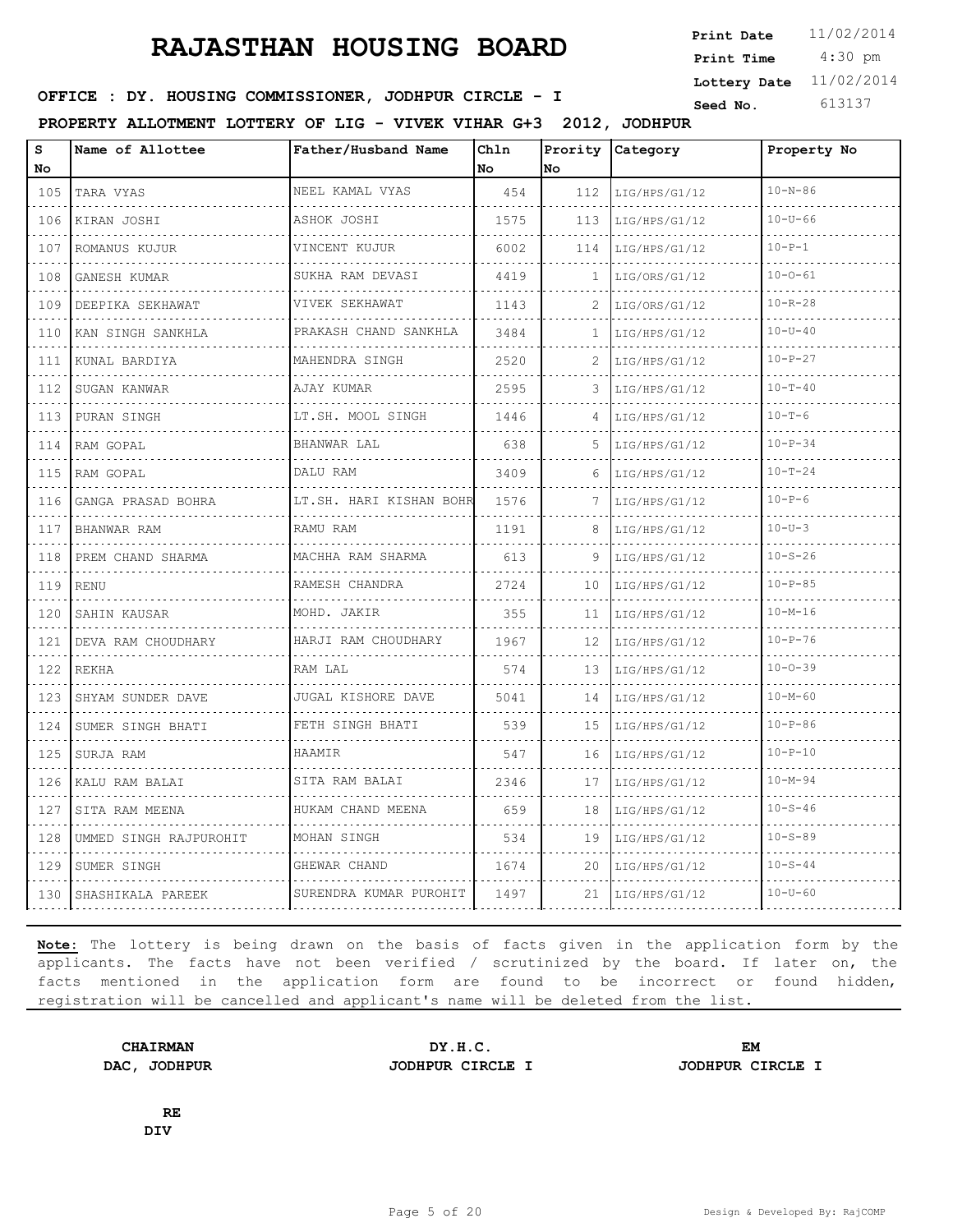4:30 pm **Print Date**  $11/02/2014$ **Print Time Lottery Date** 11/02/2014

### **SEED IN SEED IN SEED ASSESSED ASSESSED ASSESSED ASSESSED ASSESSED AT A Seed No.** 613137

**PROPERTY ALLOTMENT LOTTERY OF LIG - VIVEK VIHAR G+3 2012, JODHPUR**

| S<br>No                            | Name of Allottee         | Father/Husband Name          | Chln<br>No | Prority<br>lNo. | Category           | Property No   |
|------------------------------------|--------------------------|------------------------------|------------|-----------------|--------------------|---------------|
| 131                                | PRATAP SINGH             | MADHO SINGH                  | 3781       | 22              | LIG/HPS/G1/12      | $10 - R - 40$ |
| .<br>132                           | .<br>SHANKAR SINGH       | MOHAN SINGH                  | 549        | 23              | .<br>LIG/HPS/G1/12 | $10 - M - 20$ |
| 133                                | RAGHVENDRA SHARMA        | SURESH NARAYAN SHARMA        | 6036       | 24              | LIG/HPS/G1/12      | $10 - U - 38$ |
| 134                                | ABHAY RAM SHARMA         | DILE RAM SHARMA              | 4604       | 25              | LIG/HPS/G1/12      | $10 - U - 38$ |
| د د د د<br>135                     | GEETANJALI               | SURESH NARAYAN SHARMA        | 6037       | 26              | LIG/HPS/G1/12      | $10 - P - 79$ |
| 136                                | NILAM MATHUR             | PRIYAVAT MATHUR              | 3356       | 27              | LIG/HPS/G1/12      | $10 - P - 79$ |
| 137                                | ANDU SINGH INDA          | SOHAN SINGH                  | 550        | 28              | LIG/HPS/G1/12      | $10 - T - 30$ |
| $\sim$ $\sim$ $\sim$ $\sim$<br>138 | BABU LAL                 | <u>.</u><br>BHANWAR LAL MALI | 1457       | 29              | LIG/HPS/G1/12      | $10 - S - 17$ |
| 139                                | RADHESHYAM DADHICH       | BHANWAR LAL                  | 2559       | 30              | LIG/HPS/G1/12      | $10 - U - 53$ |
| 140                                | KULDEEP SINGH KACHHAWAHA | NARENDRA SINGH KACHHAWA      | 5755       | 31              | LIG/HPS/G1/12      | $10 - P - 75$ |
| $  -$<br>141                       | MRIDULA PALIWAL          | MANGI LAL PALIWAL            | 4965       | 32              | LIG/HPS/G1/12      | $10 - U - 31$ |
| 142                                | MANJU MOHAMMED GORI      | ATHA MOHAMMED GORI           | 4758       | 33              | LIG/HPS/G1/12      | $10 - M - 93$ |
| .<br>143                           | POOJA MISHRA             | BHARAT SHARMA                | 4034       | 34              | LIG/HPS/G1/12      | $10 - U - 65$ |
| د د د د<br>144                     | DURGA PRASAD GAUR        | .<br>KANTA PRASAD GAUR       | 1824       | 35              | LIG/HPS/G1/12      | $10 - 0 - 15$ |
| 145                                | FAHAMEEDA                | MOHD. IQBAL                  | 1482       | 36              | LIG/HPS/G1/12      | $10 - 0 - 53$ |
| 146                                | AJAY KUMAR               | DEVI SINGH                   | 2593       | 37              | LIG/HPS/G1/12      | $10 - S - 15$ |
| .<br>147                           | VIKASH CHANDELA          | VISHNU LAL CHANDELA          | 5437       | 1               | LIG/ORS/G2/12      | $10 - S - 75$ |
| 148                                | MAYANK VYAS              | VIJAY KISHAN VYAS            | 4807       | 2               | LIG/ORS/G2/12      | $10 - U - 27$ |
| 149                                | MADHU JAIN               | VINOD JAIN                   | 3620       | 4               | LIG/ORS/G2/12      | $10 - T - 41$ |
| .<br>150                           | MANGALA RAM DEVRA        | SERA RAM                     | 5388       | 5               | LIG/ORS/G2/12      | $10 - S - 12$ |
| 151                                | BHERU SHANKAR            | GHISU LAL                    | 5390       | 6               | LIG/ORS/G2/12      | $10 - M - 39$ |
| .<br>152                           | ARVIND PATEL             | KANA RAM PATEL               | 6121       | 7               | LIG/ORS/G2/12      | $10 - S - 54$ |
| .<br>153                           | NARESH MANGALANI         | HEMANT B. MANGALANI          | 1894       | 8               | LIG/ORS/G2/12      | $10 - M - 9$  |
| 154                                | ANNU VERMA               | ASHARFI PRASAD               | 6079       | 9               | LIG/ORS/G2/12      | $10 - 0 - 32$ |
| 155                                | MOOL CHAND LAHOTI        | BULI DAN LAHOTI              | 4762       | 10              | LIG/ORS/G2/12      | $10 - M - 67$ |
| 156                                | JEROOP RAM               | BORA RAM                     | 5391       | 11              | LIG/ORS/G2/12      | $10 - M - 32$ |

**Note:** The lottery is being drawn on the basis of facts given in the application form by the applicants. The facts have not been verified / scrutinized by the board. If later on, the facts mentioned in the application form are found to be incorrect or found hidden, registration will be cancelled and applicant's name will be deleted from the list.

**CHAIRMAN DY.H.C. EM DAC, JODHPUR JODHPUR CIRCLE I JODHPUR CIRCLE I**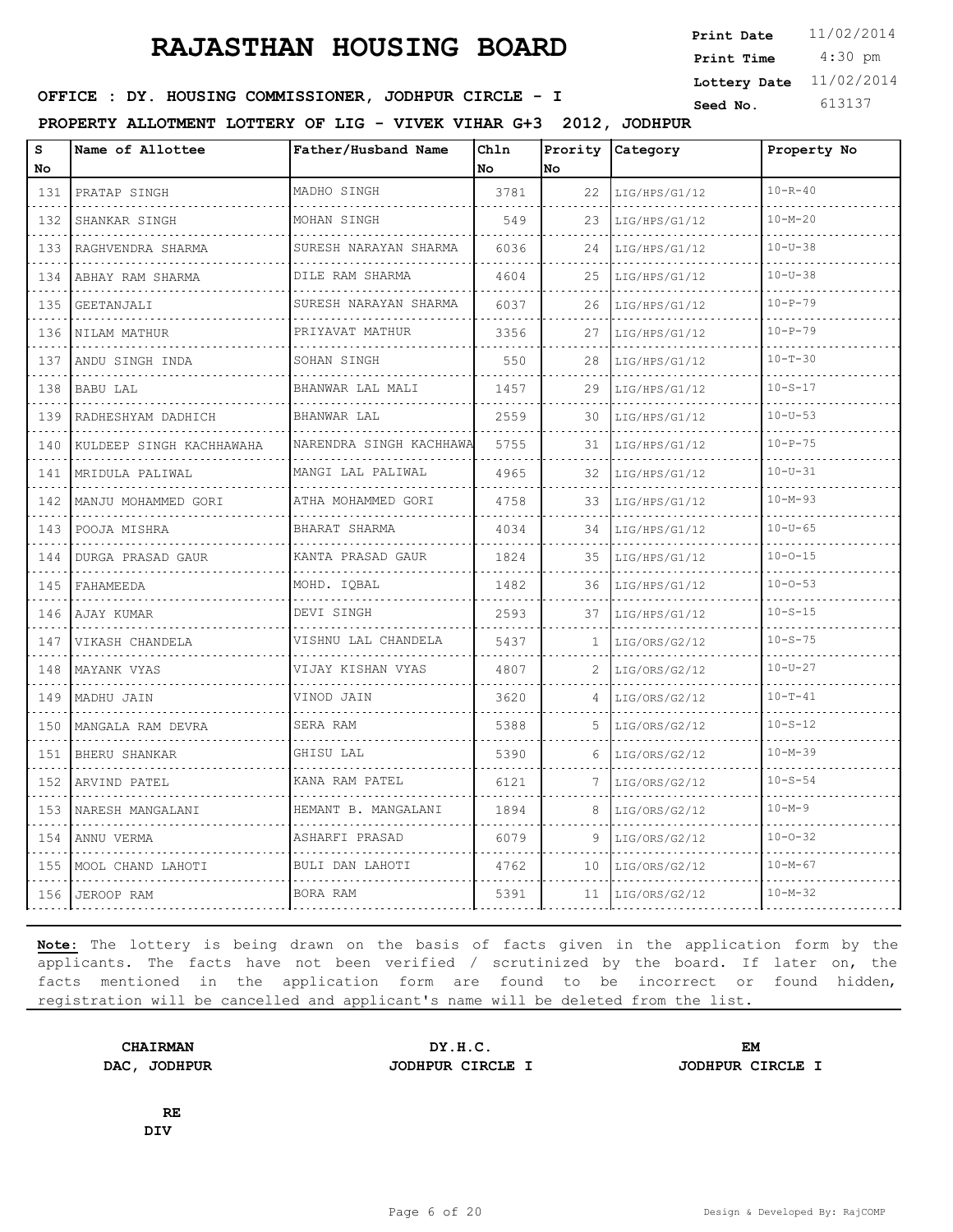4:30 pm **Print Date**  $11/02/2014$ **Print Time Lottery Date** 11/02/2014

### **SEED IN SEED IN SEED ASSESSED ASSESSED ASSESSED ASSESSED ASSESSED AT A Seed No.** 613137

**PROPERTY ALLOTMENT LOTTERY OF LIG - VIVEK VIHAR G+3 2012, JODHPUR**

| S<br>No                            | Name of Allottee        | Father/Husband Name                  | Chln<br>No | Prority<br>lno. | Category           | Property No   |
|------------------------------------|-------------------------|--------------------------------------|------------|-----------------|--------------------|---------------|
| 157                                | SOURABH KUMAR           | <b>BALESHAWAR</b>                    | 87         | 12              | LIG/ORS/G2/12      | $10 - M - 45$ |
| .<br>158                           | Seema                   | Rohitash Sharma                      | 589        | 13              | .<br>LIG/ORS/G2/12 | $10 - 0 - 42$ |
| .<br>159                           | MAHNJU BHATI            | TEJ SINGH BHATI                      | 1338       | 14              | LIG/ORS/G2/12      | $10 - M - 58$ |
| 160                                | KALPANA KALLA           | LT.SH. GIRDHAR KALLA<br>. <b>.</b> . | 4832       | 15              | LIG/ORS/G2/12      | $10 - M - 77$ |
| .<br>161                           | LACKY SHARMA            | GOPAL NARAYAN SHARMA<br>.            | 5291       | 16              | LIG/ORS/G2/12      | $10 - S - 86$ |
| 162                                | DHANRAJ MALI            | LUNKARAN MALI                        | 5921       | 17              | LIG/ORS/G2/12      | $10 - M - 14$ |
| 163                                | MOHD. ALI RATHORE       | MOHD. HANIF RATHORE                  | 2852       | 18              | LIG/ORS/G2/12      | $10 - U - 87$ |
| .<br>164                           | OM PRAKASH              | SIYA RAM BOLA                        | 1459       | 19              | LIG/ORS/G2/12      | $10 - 0 - 47$ |
| 165                                | DIMPAL PUROHIT          | HIMMAT MAL PUROHIT                   | 4453       | 20              | LIG/ORS/G2/12      | $10 - 0 - 26$ |
| 166                                | KAMAL KUMAR GOYAL       | BANSI LAL GOYAL                      | 3834       | 21              | LIG/ORS/G2/12      | $10 - U - 85$ |
| .<br>167                           | VIJAY                   | DAYAL DAS                            | 2913       | 22              | LIG/ORS/G2/12      | $10 - T - 14$ |
| 168                                | PRERANA BATTU           | NARENDRA KUMAR BATTU                 | 5196       | 23              | LIG/ORS/G2/12      | $10 - S - 45$ |
| 169                                | SUKH RAM                | NENA RAM                             | 20013      | 24              | LIG/ORS/G2/12      | $10 - P - 47$ |
| د د د د<br>170                     | ROOPA RAM               | PANNA RAM                            | 3058       | 25              | LIG/ORS/G2/12      | $10 - M - 25$ |
| 171                                | NIKITA JOSHI            | KAILASH CHANDRA JOSHI                | 5045       | 26              | LIG/ORS/G2/12      | $10 - U - 96$ |
| 172                                | UPENDRA KUMAR           | BEJNATH PRASAD                       | 5478       | 27              | LIG/ORS/G2/12      | $10 - U - 54$ |
| .<br>173                           | DINESH SINGH RAJPUROHIT | RAM RATAN RAJPUROHIT<br>.            | 2210       | 28              | LIG/ORS/G2/12      | $10 - P - 83$ |
| 174                                | DEVENDRA KALLA          | BHAWANI LAL KALLA                    | 3223       | 29              | LIG/ORS/G2/12      | $10 - R - 38$ |
| 175                                | PRAKASH CHAND PRAJAPAT  | RAMESHWAR LAL                        | 5537       | 30              | LIG/ORS/G2/12      | $10 - 0 - 27$ |
| 176                                | Dinesh Kumar            | Tulsi Ram                            | 602        | 31              | LIG/ORS/G2/12      | $10 - S - 79$ |
| 177                                | PRIYANKA                | ARUN SINGH                           | 1129       | 32              | LIG/ORS/G2/12      | $10 - S - 95$ |
| 178                                | MOHD. HANIF             | NOOR MOHD.                           | 20014      | 33              | LIG/ORS/G2/12      | $10 - S - 20$ |
| $\sim$ $\sim$ $\sim$ $\sim$<br>179 | SHIKHA SONI             | JUGAL KISHORE SONI                   | 513        | 34              | LIG/ORS/G2/12      | $10 - P - 48$ |
| 180                                | VINITA KHARBANDA        | AVINASH KHARBANDA                    | 4918       | 35              | LIG/ORS/G2/12      | $10 - M - 88$ |
| 181                                | ASUTOSH SINGH           | RAMESH SINGH TANWAR                  | 2557       | 36              | LIG/ORS/G2/12      | $10 - R - 19$ |
| 182                                | Purshotam Ray           | Gokul Chand Sharma                   | 591        | 37              | LIG/ORS/G2/12      | $10 - U - 37$ |

**Note:** The lottery is being drawn on the basis of facts given in the application form by the applicants. The facts have not been verified / scrutinized by the board. If later on, the facts mentioned in the application form are found to be incorrect or found hidden, registration will be cancelled and applicant's name will be deleted from the list.

**DAC, JODHPUR JODHPUR CIRCLE I JODHPUR CIRCLE I**

**CHAIRMAN DY.H.C. EM**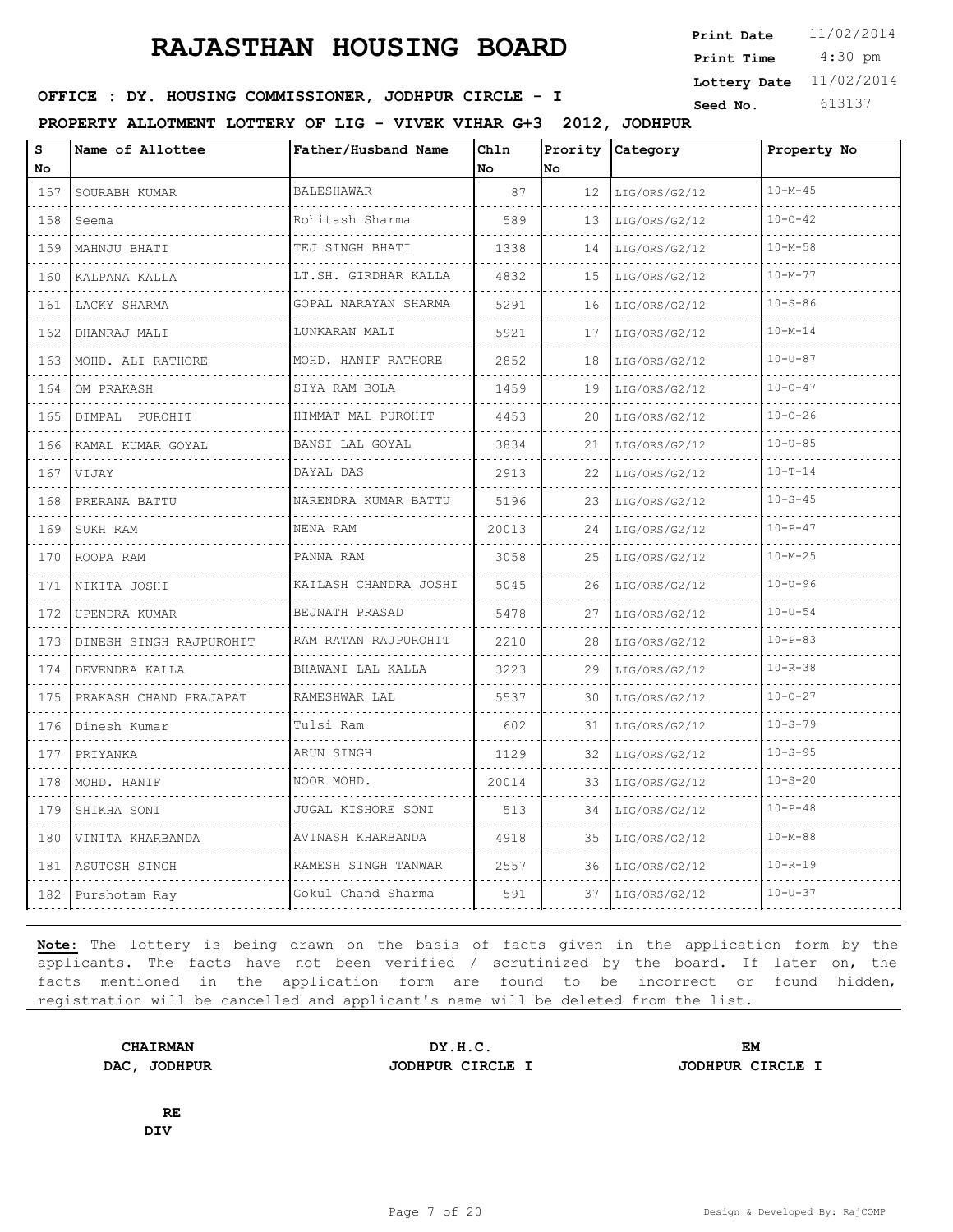4:30 pm **Print Date**  $11/02/2014$ **Print Time Lottery Date** 11/02/2014

### **SEED IN SEED IN SEED ASSESSED ASSESSED ASSESSED ASSESSED ASSESSED AT A Seed No.** 613137

**PROPERTY ALLOTMENT LOTTERY OF LIG - VIVEK VIHAR G+3 2012, JODHPUR**

| S<br>No                            | Name of Allottee              | Father/Husband Name                      | Chln<br>No | Prority<br>No | Category           | Property No   |
|------------------------------------|-------------------------------|------------------------------------------|------------|---------------|--------------------|---------------|
| 183                                | RASHMI KHELANI                | VIJAY KHELANI<br>.                       | 4274       | 38            | LIG/ORS/G2/12      | $10 - S - 96$ |
| $\sim$ $\sim$ $\sim$ $\sim$<br>184 | <u>.</u><br>BHUVANESH PARIHAR | ANIL KUMAR PARIHAR                       | 5872       | 39            | .<br>LIG/ORS/G2/12 | $10 - 0 - 58$ |
| 185                                | SEEMA SHARMA                  | .<br>BADRI NARAYAN SHARMA                | 2457       | 40            | LIG/ORS/G2/12      | $10 - N - 89$ |
| 186                                | AMIT MISHRA                   | KISHAN GOPAL MISHRA                      | 2207       | 41            | LIG/ORS/G2/12      | $10 - T - 44$ |
| $\sim 100$<br>187                  | Sunil Kumar Sharma            | .<br>Bheru Prasad Sharma                 | 593        | 42            | LIG/ORS/G2/12      | $10 - S - 39$ |
| 188                                | SURENDRA SINGH HADA           | .<br>BHANWAR SINGH HADA                  | 124        | 43            | LIG/ORS/G2/12      | $10 - P - 90$ |
| 189                                | HEMANT DHARWANI               | GULAB RAM DHARWANI                       | 4746       | 44            | LIG/ORS/G2/12      | $10 - R - 7$  |
| $\sim$ $\sim$ $\sim$ $\sim$<br>190 | SAWATI VYAS                   | .<br>DR. PURAN CHANDRA VYAS              | 1062       | 45            | LIG/ORS/G2/12      | $10 - 0 - 64$ |
| 191                                | DEVANAND                      | VASUDEV                                  | 2912       | 46            | LIG/ORS/G2/12      | $10 - 0 - 11$ |
| 192                                | Sanjeet Purohit               | Vinod Puroht                             | 3574       | 47            | LIG/ORS/G2/12      | $10 - M - 12$ |
| 193                                | MRIDUL MAHESHWARI             | dia a a a a a a a<br>SATYA NARAYAN GUPTA | 140        | 48            | LIG/ORS/G2/12      | $10 - S - 22$ |
| 194                                | PRAVEEN RAWAL                 | BAKTAWAR RAM                             | 2550       | 49            | LIG/ORS/G2/12      | $10 - R - 13$ |
| 195                                | Rajesh Parihar                | Kanti Lal Parihar                        | 3594       | 50            | LIG/ORS/G2/12      | $10 - S - 13$ |
| $\sim$<br>196                      | <b>JAGDISH KUMAR</b>          | ATMA RAM                                 | 1859       | 51            | LIG/ORS/G2/12      | $10 - P - 36$ |
| 197                                | Shyam Sunder Sharma           | Gokul Chand Sharma                       | 590        | 52            | LIG/ORS/G2/12      | $10 - R - 45$ |
| 198                                | BHANWARA RAM JAT              | GIRDHARI RAM                             | 5922       | 53            | LIG/ORS/G2/12      | $10 - T - 31$ |
| 199                                | DEEPAK ACHARYA                | ROOP CHAND ACHARYA                       | 6035       | 54            | LIG/ORS/G2/12      | $10 - S - 53$ |
| 200                                | ASHOK CHOUDHARY               | LIKAMA RAM                               | 2561       | 55            | LIG/ORS/G2/12      | $10-P-33$     |
| 201                                | PRIYA KHANDELWAL              | DEVENDRA KHANDELWAL<br>.                 | 127        | 56            | LIG/ORS/G2/12      | $10 - T - 42$ |
| 202                                | SHYAM SUNDER YADAV            | GORI LAL YADAV                           | 2549       | 57            | LIG/ORS/G2/12      | $10 - M - 59$ |
| 203                                | SARIKA RANI                   | RISHI KANT SHARMA                        | 998        | 58            | LIG/ORS/G2/12      | $10 - R - 39$ |
| 204                                | PREM DEVI                     | SOHAN LAL                                | 5389       | 59            | LIG/ORS/G2/12      | $10 - N - 88$ |
| 205                                | HIMMAT MAL PUROHIT            | SUMER MAL PUROHIT                        | 4452       | 60            | LIG/ORS/G2/12      | $10 - P - 63$ |
| 206                                | HUKAM SINGH                   | KAN SINGH                                | 1086       | 61            | LIG/ORS/G2/12      | $10 - M - 31$ |
| 207                                | HARISH                        | SHYAM BABU                               | 1328       | 62            | LIG/ORS/G2/12      | $10 - U - 6$  |
| 208                                | MANJU KANSARA                 | MAGHARAJ KANSARA                         | 2682       | 63            | LIG/ORS/G2/12      | $10-P-23$     |

**Note:** The lottery is being drawn on the basis of facts given in the application form by the applicants. The facts have not been verified / scrutinized by the board. If later on, the facts mentioned in the application form are found to be incorrect or found hidden, registration will be cancelled and applicant's name will be deleted from the list.

**CHAIRMAN DY.H.C. EM DAC, JODHPUR JODHPUR CIRCLE I JODHPUR CIRCLE I**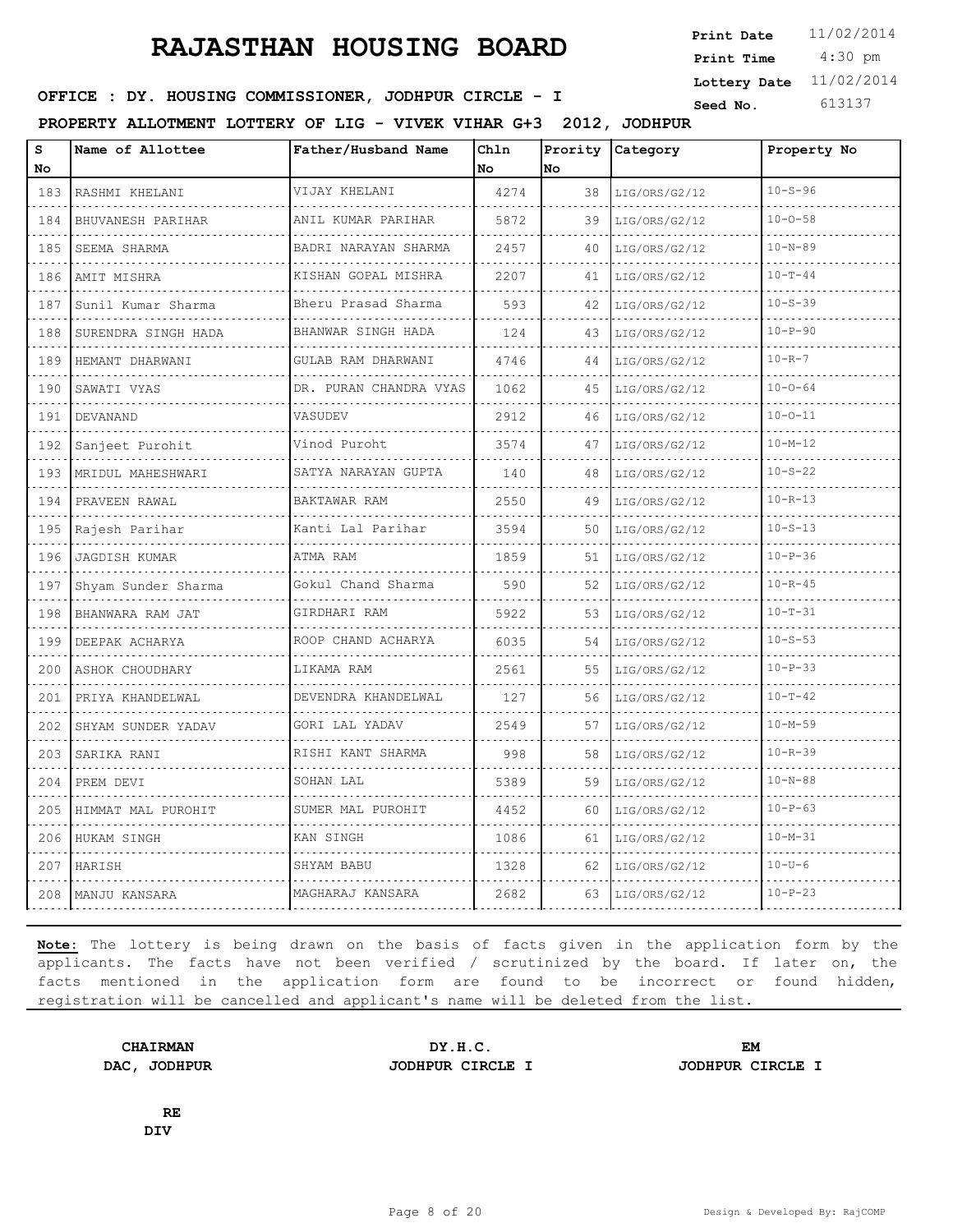4:30 pm **Print Date**  $11/02/2014$ **Print Time Lottery Date** 11/02/2014

### **SEED IDER : DY. HOUSING COMMISSIONER, JODHPUR CIRCLE - I Seed No.** 613137

**PROPERTY ALLOTMENT LOTTERY OF LIG - VIVEK VIHAR G+3 2012, JODHPUR**

| S<br>No                                                                                                                          | Name of Allottee       | Father/Husband Name        | Chln<br>No | Prority<br>No | Category           | Property No   |
|----------------------------------------------------------------------------------------------------------------------------------|------------------------|----------------------------|------------|---------------|--------------------|---------------|
| 209                                                                                                                              | SHANTI DEVI            | HARI LAL                   | 3061       | 64            | LIG/ORS/G2/12      | $10 - 0 - 54$ |
| د د د د<br>210                                                                                                                   | JAHID KHAN             | <b>JAHUR KHAN</b>          | 664        | 65            | .<br>LIG/ORS/G2/12 | $10 - S - 1$  |
| 211                                                                                                                              | DIVYA VYAS             | VIJAY KISHAN VYAS          | 4808       | 66            | LIG/ORS/G2/12      | $10 - P - 92$ |
| 212                                                                                                                              | MOHIT MAKWANA          | PREM CHAND MAKWANA         | 1234       | 67            | LIG/ORS/G2/12      | $10 - R - 32$ |
| $\frac{1}{2} \left( \frac{1}{2} \right) \left( \frac{1}{2} \right) \left( \frac{1}{2} \right) \left( \frac{1}{2} \right)$<br>213 | ABHIMANYU SINGH PANWAR | .<br>UMMED SINGH PANWAR    | 968        | 68            | LIG/ORS/G2/12      | $10 - U - 10$ |
| 214                                                                                                                              | NARENDRA RAJ MEHTA     | KUNDAN RAJ MEHTA           | 3052       | 69            | LIG/ORS/G2/12      | $10 - 0 - 41$ |
| 215                                                                                                                              | GULAM KHAN             | KASAM KHAN                 | 950        | 70            | LIG/ORS/G2/12      | $10 - N - 72$ |
| الدالد الدالدا<br>216                                                                                                            | NEETU CHOUDHARY        | YASHAL KHILERI             | 6085       | 71            | LIG/ORS/G2/12      | $10 - N - 70$ |
| 217                                                                                                                              | ABHISHEK CHOUHAN       | NATHMAL                    | 6593       | 72            | LIG/ORS/G2/12      | $10 - S - 28$ |
| 218                                                                                                                              | DEVENDRA NATH PUROHIT  | SHIV CHARAN DAS PUROHIT    | 5066       | 73            | LIG/ORS/G2/12      | $10 - M - 5$  |
| $\sim$ $\sim$ $\sim$ $\sim$<br>219                                                                                               | MANJU                  | PURAN RAM                  | 3049       | 74            | LIG/ORS/G2/12      | $10 - M - 34$ |
| 220                                                                                                                              | RAJDULARI SHARMA       | MURLI KISHAN SHARMA        | 1496       | 75            | LIG/ORS/G2/12      | $10 - U - 47$ |
| 221                                                                                                                              | RAMESHWAR CHOUDHARY    | SITA RAM                   | 2381       | 76            | LIG/ORS/G2/12      | $10 - 0 - 56$ |
| $\sim$ $\sim$ $\sim$ $\sim$<br>222                                                                                               | MANJU KALLA            | MANOJ KALLA                | 4831       | 77            | .<br>LIG/ORS/G2/12 | $10 - S - 29$ |
| 223                                                                                                                              | VIJAY LAXMI PUROHIT    | LT.SH. KANHIYA LAL PURO    | 949        | 78            | LIG/ORS/G2/12      | $10 - R - 11$ |
| 224                                                                                                                              | KISHORE GURJAR<br>.    | HANUMAN LAL                | 1057       | 79            | LIG/ORS/G2/12      | $10 - P - 45$ |
| $\omega$ , $\omega$ , $\omega$<br>225                                                                                            | VEENA LAKHANI          | PRADEEP KUMAR LAKHANI<br>. | 5614       | 80            | LIG/ORS/G2/12      | $10 - U - 75$ |
| 226                                                                                                                              | NISHA DHARWANI         | HEMANT DHARWANI            | 4799       | 81            | LIG/ORS/G2/12      | $10 - T - 27$ |
| 227                                                                                                                              | POOJA JINDAL           | ASHOK KUMAR JINDAL<br>.    | 169        | 82            | LIG/ORS/G2/12      | $10 - R - 12$ |
| 228                                                                                                                              | RITVIJ KATTA           | JITENDRA SONI              | 6048       | 84            | LIG/ORS/G2/12      | $10 - M - 70$ |
| 229                                                                                                                              | Karan Gehlot           | Pradeep Gehlot             | 3064       | 86            | LIG/ORS/G2/12      | $10 - M - 48$ |
| 230                                                                                                                              | SURESH CHOUDHARY       | MAHENDRA PRATAP CHOUDHA    | 4526       | 88            | LIG/ORS/G2/12      | $10 - T - 21$ |
| 231                                                                                                                              | GOPI KANWAR            | HEER SINGH                 | 3832       | 89            | LIG/ORS/G2/12      | $10 - M - 41$ |
| 232                                                                                                                              | FARIYAD MOHD.          | SARDAR KHAN                | 779        | 90            | LIG/ORS/G2/12      | $10 - R - 47$ |
| 233                                                                                                                              | MANJU SONI             | JUGAL KISHORE SONI         | 507        | 93            | LIG/ORS/G2/12      | $10-P-4$      |
| 234                                                                                                                              | SANJAY SHARMA          | OM PRAKASH                 | 2209       | 94            | LIG/ORS/G2/12      | $10 - U - 28$ |

**Note:** The lottery is being drawn on the basis of facts given in the application form by the applicants. The facts have not been verified / scrutinized by the board. If later on, the facts mentioned in the application form are found to be incorrect or found hidden, registration will be cancelled and applicant's name will be deleted from the list.

**CHAIRMAN DY.H.C. EM DAC, JODHPUR JODHPUR CIRCLE I JODHPUR CIRCLE I**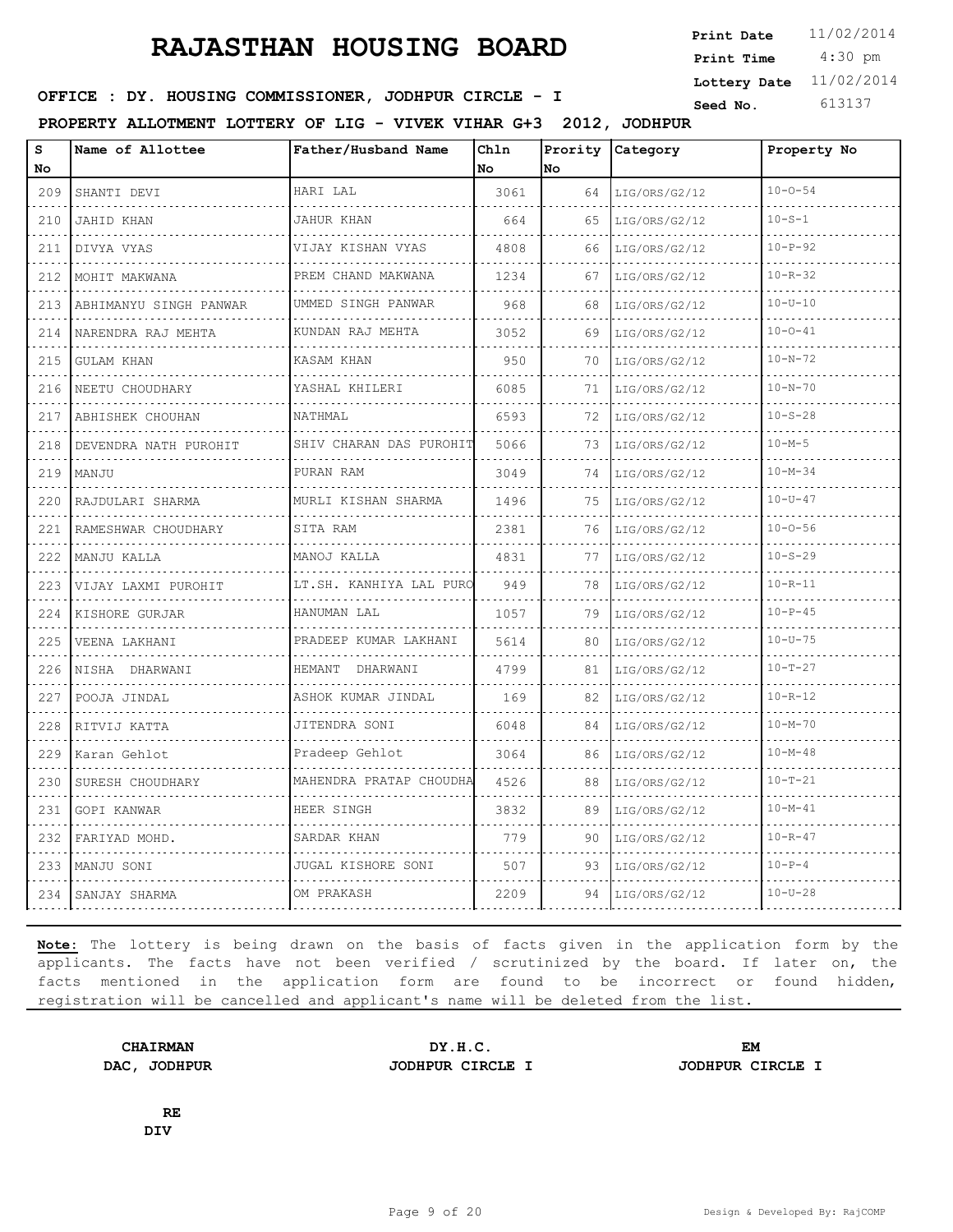4:30 pm **Print Date**  $11/02/2014$ **Print Time Lottery Date** 11/02/2014

### **SEED IN SEED IN SEED ASSESSED ASSESSED ASSESSED ASSESSED ASSESSED AT A Seed No.** 613137

**PROPERTY ALLOTMENT LOTTERY OF LIG - VIVEK VIHAR G+3 2012, JODHPUR**

| s<br>No | Name of Allottee                   | Father/Husband Name                    | Chln<br>No. | Prority<br>No | Category           | Property No   |
|---------|------------------------------------|----------------------------------------|-------------|---------------|--------------------|---------------|
| 235     | ANKUR GARG                         | SATYA NARAYAN GARG                     | 162         | 95            | LIG/ORS/G2/12      | $10 - M - 66$ |
| 236     | did did did did did<br>SEEMA MATAR | .<br>CHANDRA MOHAN MATAR               | 3739        | 96            | LIG/ORS/G2/12      | $10 - R - 37$ |
| 237     | DURGA DEVI                         | .<br>LT.SH. HARDEV                     | 4289        | 1             | LIG/HPS/G2/12      | $10 - 0 - 63$ |
| 238     | RAMU DEVI                          | DOLA RAM CHOUDHARY                     | 1853        | 2             | LIG/HPS/G2/12      | $10 - 0 - 57$ |
| 239     | AMIT LUNKAR                        | .<br>SIDHARAJ LUNKAR<br>.              | 4237        | 3             | .<br>LIG/HPS/G2/12 | $10 - U - 39$ |
| 240     | DILIP RATHI                        | RAMESHWAR RATHI                        | 792         | 4             | LIG/HPS/G2/12      | $10 - S - 27$ |
| 241     | SANTOSH JOSHI                      | MUKESH JOSHI                           | 6452        | 5.            | LIG/HPS/G2/12      | $10 - M - 26$ |
| 242     | DEEPIKA PANWAR                     | HARI SINGH PANWAR<br>dia dia dia dia 4 | 4297        | 6             | LIG/HPS/G2/12      | $10 - U - 11$ |
| 243     | CHANDRA MOHAN KHATRI               | MAGHARAM KHATRI                        | 2756        | 7             | LIG/HPS/G2/12      | $10 - 0 - 46$ |
| 244     | DAULAT RAM                         | <b>BASUMAL</b>                         | 20006       | 8             | LIG/HPS/G2/12      | $10 - M - 63$ |
| 245     | RAMESH KUMAR GAUR                  | RUKHAMANA RAM GAUR                     | 5726        | 9             | LIG/HPS/G2/12      | $10 - P - 91$ |
| 246     | RAKSHI SHARMA                      | ANIL SHARMA                            | 1392        | 10            | LIG/HPS/G2/12      | $10 - U - 73$ |
| 247     | GEETA DEVI                         | DHANNA RAM CHOUDHARY<br>.              | 6051        | 11            | LIG/HPS/G2/12<br>. | $10 - U - 17$ |
| 248     | PRITHVI SINGH                      | MOHABBAT SINGH                         | 93          | 12            | LIG/HPS/G2/12      | $10 - R - 6$  |
| 249     | MAHENDRA KHOD                      | KANA RAM KHOD                          | 6510        | 13            | LIG/HPS/G2/12      | $10 - S - 59$ |
| 250     | VISHNU GEHLOT                      | BADAR RAM GEHLOT                       | 1176        | 14            | LIG/HPS/G2/12      | $10 - P - 53$ |
| 251     | VIJENDRA KUMAR PARWANI             | SHARWAN KUMAR PARWANI                  | 172         | 15            | LIG/HPS/G2/12      | $10 - P - 14$ |
| 252     | ARJUN                              | SHIV RAM                               | 3032        | 16            | LIG/HPS/G2/12      | $10-M-3$      |
| 253     | SOBHANA SONI                       | GHANSHYAM SONI<br>.                    | 6401        | 17            | LIG/HPS/G2/12      | $10 - T - 38$ |
| 254     | INDU VISHNOI                       | MANA RAM VISHNOI                       | 2570        | 18            | LIG/HPS/G2/12      | $10 - S - 77$ |
| 255     | KANCHAN MEWARA                     | ARUN MEWARA                            | 2201        | 19            | LIG/HPS/G2/12      | $10 - P - 11$ |
| 256     | RAM NARESH PATEL                   | LT.SH. SURAJ RAM                       | 5263        | 20            | LIG/HPS/G2/12      | $10 - R - 26$ |
| 257     | BABU LAL PRAJAPAT                  | CHHAGAN LAL PRAJAPAT<br>.              | 518         | 21            | LIG/HPS/G2/12      | $10 - S - 66$ |
| 258     | ABHAY KUMAR VYAS                   | PUSHENDRA KUMAR VYAS                   | 20007       | 22            | LIG/HPS/G2/12      | $10 - P - 32$ |
| 259     | RAKESH PHAGNAYA                    | PREMCHAND                              | 1363        | 23            | LIG/HPS/G2/12      | $10 - P - 93$ |
| 260     | GOVIND                             | PAMAN DAS                              | 3281        | 24            | LIG/HPS/G2/12      | $10 - N - 74$ |

**Note:** The lottery is being drawn on the basis of facts given in the application form by the applicants. The facts have not been verified / scrutinized by the board. If later on, the facts mentioned in the application form are found to be incorrect or found hidden, registration will be cancelled and applicant's name will be deleted from the list.

**CHAIRMAN DY.H.C. EM DAC, JODHPUR JODHPUR CIRCLE I JODHPUR CIRCLE I**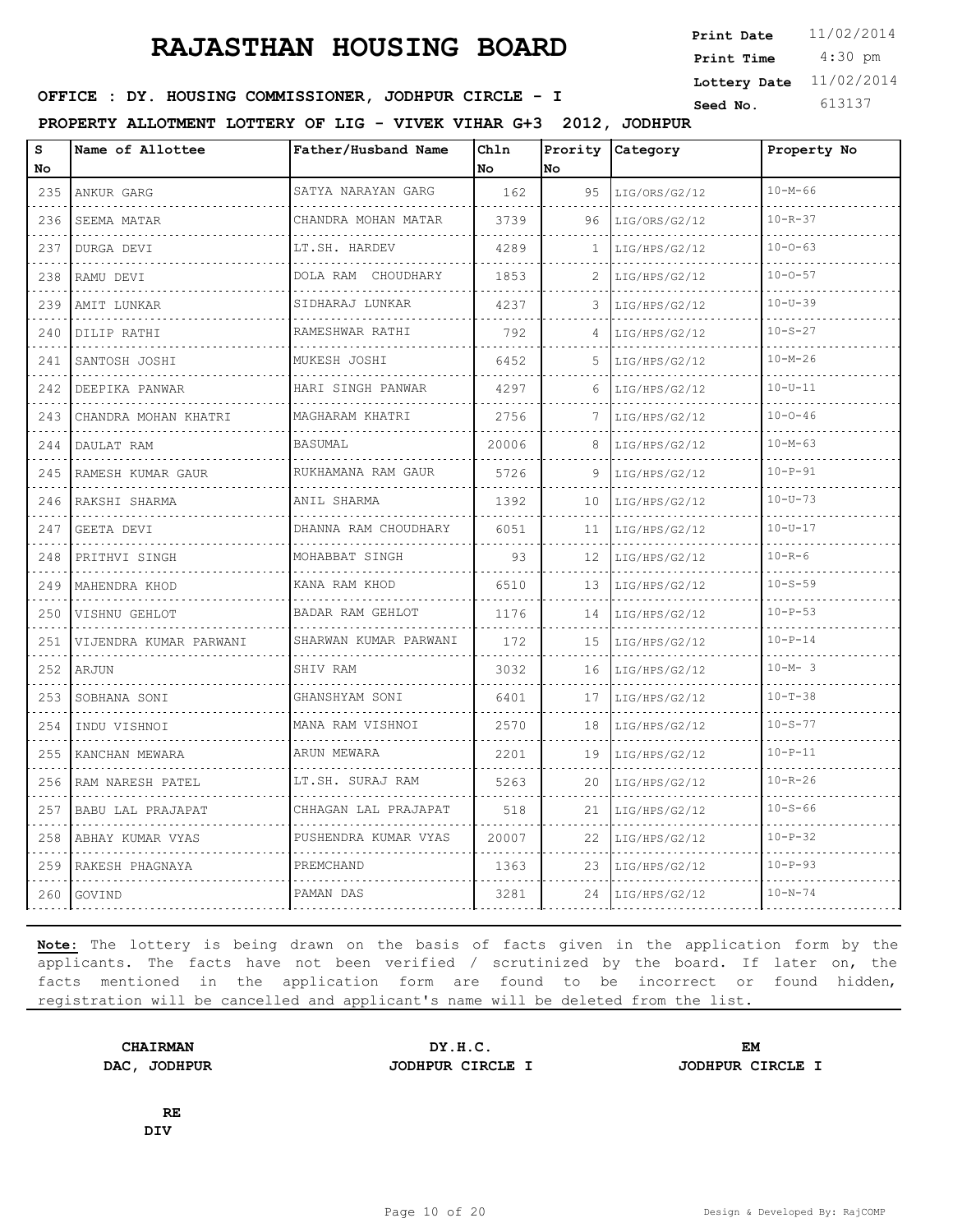4:30 pm **Print Date**  $11/02/2014$ **Print Time Lottery Date** 11/02/2014

### **SEED IN SEED IN SEED ASSESSED ASSESSED ASSESSED ASSESSED ASSESSED AT A Seed No.** 613137

**PROPERTY ALLOTMENT LOTTERY OF LIG - VIVEK VIHAR G+3 2012, JODHPUR**

| S<br>No                                                                                                                          | Name of Allottee      | Father/Husband Name         | Chln<br>No | Prority<br>No | Category           | Property No   |
|----------------------------------------------------------------------------------------------------------------------------------|-----------------------|-----------------------------|------------|---------------|--------------------|---------------|
| 261                                                                                                                              | ROSHAN LALCHANDANI    | BOOL CHAND LALCHANDANI      | 5687       | 25            | LIG/HPS/G2/12      | $10 - S - 90$ |
| 262                                                                                                                              | PREMLATA              | SATYA NARAYAN MEWARA        | 3155       | 26            | .<br>LIG/HPS/G2/12 | $10 - U - 68$ |
| 263                                                                                                                              | SAYARA BANO           | AMIR KHAN                   | 4704       | 27            | LIG/HPS/G2/12      | $10 - U - 5$  |
| 264                                                                                                                              | NARAYANI DEVI         | LT.SH. BABU DAS VAISHNA     | 20008      | 28            | LIG/HPS/G2/12      | $10 - U - 21$ |
| 265                                                                                                                              | ARUNA ARORA           | SHIV SHANKAR ARORA          | 5448       | 29            | LIG/HPS/G2/12      | $10 - T - 29$ |
| 266                                                                                                                              | VIJAY PUROHIT         | K.C. PUROHIT                | 2884       | 30            | LIG/HPS/G2/12      | $10 - M - 61$ |
| 267                                                                                                                              | SATYENDRA PRASAD      | SURAJ NASTH CHOUDHARY       | 816        | 31            | LIG/HPS/G2/12      | $10 - N - 84$ |
| 268                                                                                                                              | BRIJ MOHAN            | BHERU LAL                   | 3003       | 32            | LIG/HPS/G2/12      | $10 - S - 70$ |
| 269                                                                                                                              | MOHD. JAKIR           | ABDUL RAUF                  | 4901       | 33            | LIG/HPS/G2/12      | $10 - R - 21$ |
| 270                                                                                                                              | JAI NARAYAN SINGH     | LT.SH. RAMMURTI SINGH       | 1897       | 34            | LIG/HPS/G2/12      | $10 - N - 73$ |
| 271                                                                                                                              | HARI RAM VISHNOI      | BHANA RAM                   | 5436       | 35            | LIG/HPS/G2/12      | 10-M-81       |
| 272                                                                                                                              | SHAKUNTALA DEVI       | RAM SWAROOP                 | 5325       | 36            | LIG/HPS/G2/12      | $10 - U - 26$ |
| 273                                                                                                                              | VEENA MAHESHWARI<br>. | VIMAL KASAT                 | 5248       | 40            | LIG/HPS/G2/12<br>. | $10 - M - 29$ |
| $\sim$ $\sim$ $\sim$ $\sim$<br>274                                                                                               | VIRENDRA SANKHALA     | GOVIND SINGH SANKHLA        | 3444       | 41            | LIG/HPS/G2/12      | $10 - P - 50$ |
| 275                                                                                                                              | KAPIL                 | PARAS                       | 4198       | 42            | LIG/HPS/G2/12      | $10 - U - 42$ |
| 276                                                                                                                              | SATISH KUMAR JAIN     | DHANRAJ JAIN                | 4087       | 43            | LIG/HPS/G2/12      | $10 - M - 44$ |
| 277                                                                                                                              | .<br>SHARMISTHA KALLA | .<br>RATAN LAL KALLA        | 2851       | 44            | LIG/HPS/G2/12      | $10 - U - 70$ |
| 278                                                                                                                              | DHARMENDRA SHARMA     | .<br>LT.SH. BHAWANI SHANKAR | 6632       | 48            | LIG/HPS/G2/12      | $10 - T - 43$ |
| 279                                                                                                                              | VINOD PANWAR          | JAGDISH NARAYAN PANWAR<br>. | 20009      | 49            | LIG/HPS/G2/12      | $10 - M - 83$ |
| $\frac{1}{2} \left( \frac{1}{2} \right) \left( \frac{1}{2} \right) \left( \frac{1}{2} \right) \left( \frac{1}{2} \right)$<br>280 | VINOD KUMAR HATILA    | JAGDISH PRASAD              | 5077       | 51            | LIG/HPS/G2/12      | $10 - R - 8$  |
| 281                                                                                                                              | JITENDRA NAVTANI      | KANHIYA LAL NAVTANI         | 142        | 52            | LIG/HPS/G2/12      | $10 - U - 88$ |
| 282                                                                                                                              | SUNIL BAHETI          | SOHANLAL BAHETI             | 5411       | 53            | LIG/HPS/G2/12      | $10 - S - 37$ |
| 283                                                                                                                              | SHOBHA RATHORE        | .<br>RANVEER SINGH          | 5050       | 54            | LIG/HPS/G2/12      | $10 - T - 33$ |
| 284                                                                                                                              | SURYA PRAKASH         | RAJENDRA PRASAD             | 4903       | 55            | LIG/HPS/G2/12      | $10 - M - 84$ |
| 285                                                                                                                              | SARITA JAIN           | MANOJ KUMAR JAIN            | 6095       | 56            | LIG/HPS/G2/12      | $10 - M - 89$ |
| 286                                                                                                                              | BHIKA RAM             | LABU RAM                    | 3060       | 57            | LIG/HPS/G2/12      | $10 - M - 22$ |

**Note:** The lottery is being drawn on the basis of facts given in the application form by the applicants. The facts have not been verified / scrutinized by the board. If later on, the facts mentioned in the application form are found to be incorrect or found hidden, registration will be cancelled and applicant's name will be deleted from the list.

**CHAIRMAN DY.H.C. EM DAC, JODHPUR JODHPUR CIRCLE I JODHPUR CIRCLE I**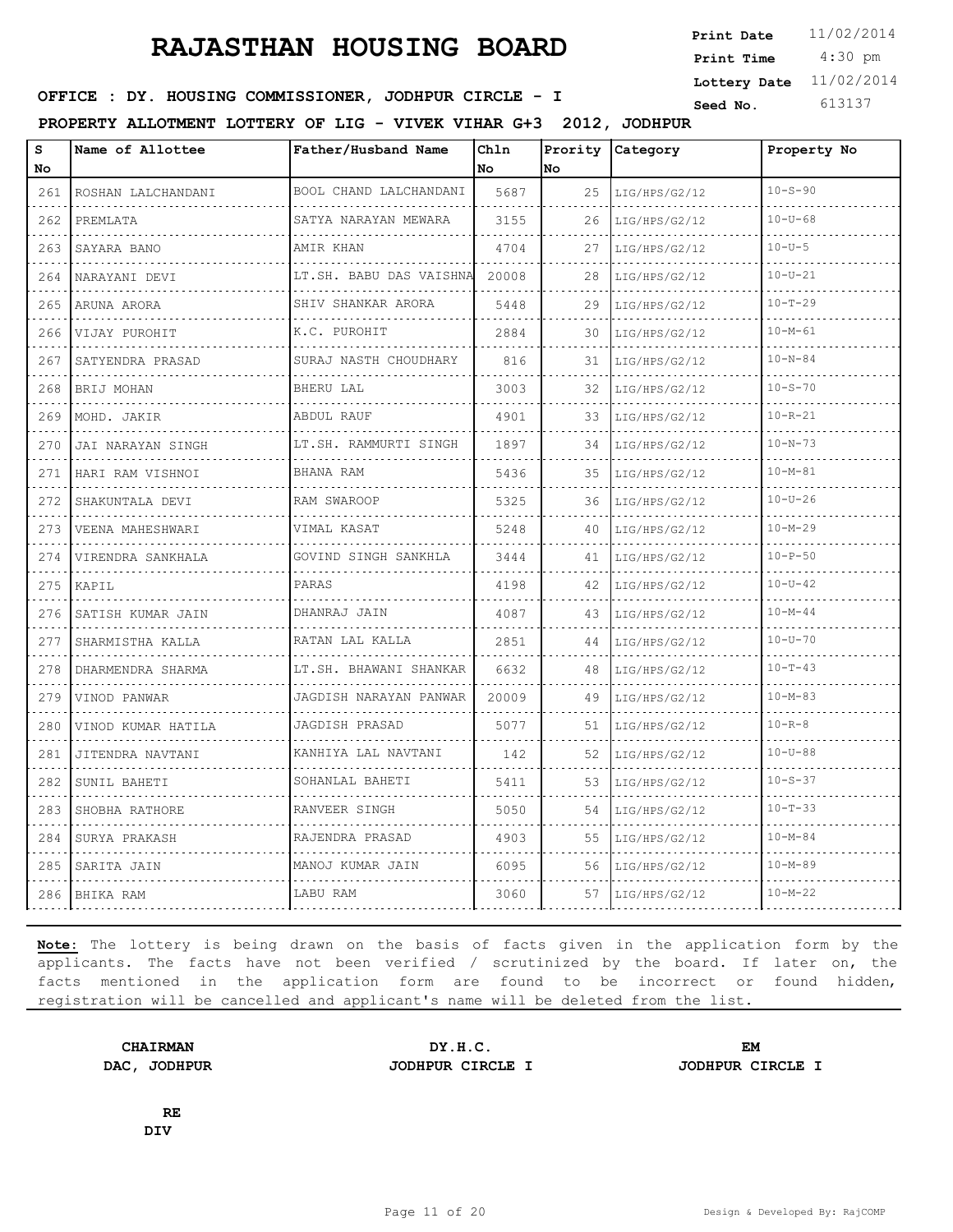4:30 pm **Print Date**  $11/02/2014$ **Print Time Lottery Date** 11/02/2014

### **SEED IN SEED IN SEED ASSESSED ASSESSED ASSESSED ASSESSED ASSESSED AT A Seed No.** 613137

**PROPERTY ALLOTMENT LOTTERY OF LIG - VIVEK VIHAR G+3 2012, JODHPUR**

| S<br>No.                          | Name of Allottee      | Father/Husband Name                | Chln<br>No. | <b>No</b> | Prority Category | Property No   |
|-----------------------------------|-----------------------|------------------------------------|-------------|-----------|------------------|---------------|
| 287                               | DINESH JOSHI          | BAJRANG JOSHI<br>.                 | 1393        | 58        | LIG/HPS/G2/12    | $10 - 0 - 38$ |
| .<br>288                          | PEENA                 | RAJENDRA KUMAR                     | 2773        | 59        | LIG/HPS/G2/12    | $10 - R - 4$  |
| 289                               | VIRENDRA PRAJAPAT     | PUKHRAJ PRAJAPAT                   | 5801        | 60        | LIG/HPS/G2/12    | $10 - U - 36$ |
| 290                               | GHEWAR CHAND          | HARKHA RAM                         | 6376        | 61        | LIG/HPS/G2/12    | $10 - M - 49$ |
| .<br>291                          | SETHA RAM PRAJAPAT    | BABU LAL PRAJAPAT                  | 2847        | 62        | LIG/HPS/G2/12    | $10 - S - 84$ |
| 292                               | REENA MATHUR          | RAJIV CHAND MATHUR<br>.            | 1010        | 63        | LIG/HPS/G2/12    | $10 - T - 22$ |
| 293                               | PARWATI               | MADAN LAL MEWARA                   | 272         | 64        | LIG/HPS/G2/12    | $10 - U - 19$ |
| .<br>294                          | BHANWAR SINGH         | ARJUN SINGH                        | 6504        | 65        | LIG/HPS/G2/12    | $10 - U - 19$ |
| 295                               | PRAKASH CHANDRA<br>.  | KHIVRAJ                            | 5369        | 66        | LIG/HPS/G2/12    | $10 - P - 3$  |
| 296                               | ASHWINI KALIYA        | RAGHUNATH KALIYA                   | 3997        | 67        | LIG/HPS/G2/12    | $10 - S - 69$ |
| 297                               | AJAY KUMAR VARIKU     | GOPINATH VARIKU                    | 2363        | 68        | LIG/HPS/G2/12    | $10 - S - 36$ |
| 298                               | VIKRAMADITYA PARIHAR  | NARYAAN LAL PARIHAR                | 2297        | 69        | LIG/HPS/G2/12    | $10 - P - 81$ |
| 299                               | JITENDRA              | KISHNA RAM                         | 1638        | 70        | LIG/HPS/G2/12    | $10 - T - 17$ |
| 300                               | PANKAJ PANWAR         | KANA RAM PANWAR                    | 20010       | 71        | LIG/HPS/G2/12    | $10 - M - 53$ |
| 301                               | JETHMAL SEN           | BHIMA RAM SEN                      | 4930        | 72        | LIG/HPS/G2/12    | $10 - T - 46$ |
| 302                               | RUKAMANI DEVI         | HEERA LAL                          | 5051        | 73        | LIG/HPS/G2/12    | $10 - T - 25$ |
| 303                               | NILAM BHAMBHANI       | LT.SH. RAM CHAND                   | 3981        | 74        | LIG/HPS/G2/12    | $10 - 0 - 51$ |
| 304                               | MADAN LAL SHARMA<br>. | BABU LAL SHARMA                    | 2616        | 75        | LIG/HPS/G2/12    | $10 - U - 1$  |
| 305                               | ANURADHA VYAS         | DHRUV VYAS                         | 2651        | 76        | LIG/HPS/G2/12    | $10 - P - 66$ |
| 306                               | KIRAN PHOOLWANI       | ASHOK PHOOLWANI                    | 5278        | 77        | LIG/HPS/G2/12    | $10 - M - 54$ |
| 307                               | BHARAT SINGH CHOUHAN  | RAJENDRA SINGH CHOUHAN<br><u>.</u> | 282         | 78        | LIG/HPS/G2/12    | $10 - U - 89$ |
| $\omega = \omega - \omega$<br>308 | RAMESH CHAND          | JAWARI LAL                         | 4841        | 79        | LIG/HPS/G2/12    | $10 - 0 - 10$ |
| 309                               | ARUNA BOHRA           | JITENDRA BOHRA                     | 2964        | 80        | LIG/HPS/G2/12    | $10 - R - 27$ |
| 310                               | POOJA SHIVNANI        | ASHOK SHIVNANI                     | 4882        | 81        | LIG/HPS/G2/12    | $10 - S - 9$  |
| 311                               | KAILASH SANKHLA       | RAM KUMAR SANKHLA                  | 6261        | 82        | LIG/HPS/G2/12    | $10 - N - 68$ |
|                                   | 312 RAJENDRA MATHUR   | MAN CHAND MATHUR                   | 1522        | 83        | LIG/HPS/G2/12    | $10 - S - 57$ |

**Note:** The lottery is being drawn on the basis of facts given in the application form by the applicants. The facts have not been verified / scrutinized by the board. If later on, the facts mentioned in the application form are found to be incorrect or found hidden, registration will be cancelled and applicant's name will be deleted from the list.

**CHAIRMAN DY.H.C. EM DAC, JODHPUR JODHPUR CIRCLE I JODHPUR CIRCLE I**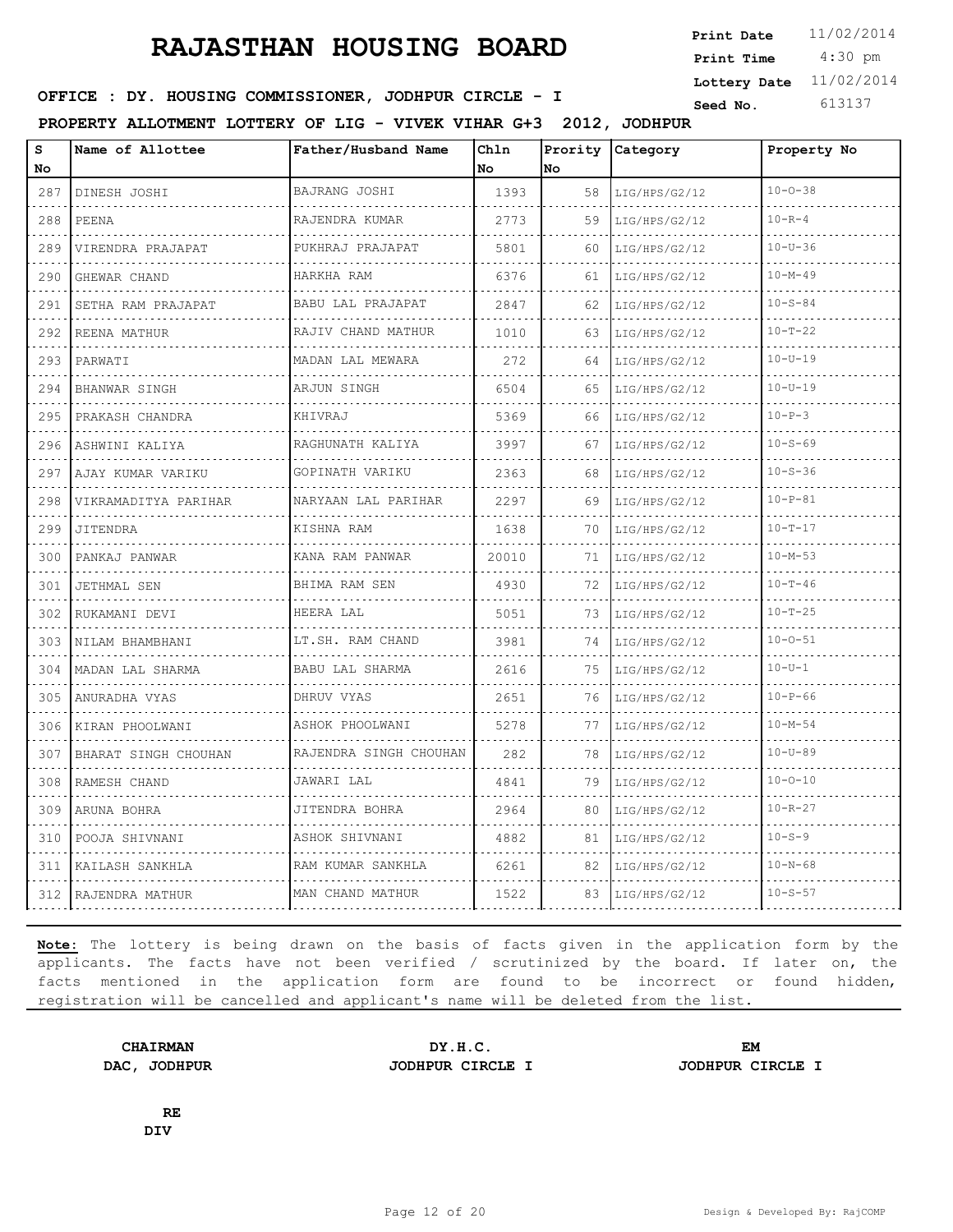4:30 pm **Print Date**  $11/02/2014$ **Print Time Lottery Date** 11/02/2014

### **SEED IN SEED IN SEED ASSESSED ASSESSED ASSESSED ASSESSED ASSESSED AT A Seed No.** 613137

**PROPERTY ALLOTMENT LOTTERY OF LIG - VIVEK VIHAR G+3 2012, JODHPUR**

| S<br>No                                                                                                                          | Name of Allottee       | Father/Husband Name     | Chln<br>No | Prority<br>No | Category      | Property No   |  |
|----------------------------------------------------------------------------------------------------------------------------------|------------------------|-------------------------|------------|---------------|---------------|---------------|--|
| 313                                                                                                                              | POOJA YADAV            | KHUSHAL SINGH           | 6076       | 84            | LIG/HPS/G2/12 | $10 - 0 - 14$ |  |
| $\sim$ $\sim$ $\sim$ $\sim$<br>314                                                                                               | SUNIL KUMAR            | .<br>PRABHU DAYAL       | 20011      | 85            | LIG/HPS/G2/12 | $10 - M - 13$ |  |
| 315                                                                                                                              | KANTI LAL              | MOTI LAL VED            | 2143       | 86            | LIG/HPS/G2/12 | $10 - S - 3$  |  |
| 316                                                                                                                              | DURGA RAM              | PUSA RAM<br><u>.</u>    | 4910       | 87            | LIG/HPS/G2/12 | $10 - T - 4$  |  |
| $\frac{1}{2} \left( \frac{1}{2} \right) \left( \frac{1}{2} \right) \left( \frac{1}{2} \right) \left( \frac{1}{2} \right)$<br>317 | Kiran Harsh            | Raj Kumar Harsh         | 1577       | 88            | LIG/HPS/G2/12 | $10 - T - 36$ |  |
| 318                                                                                                                              | BIHARI LAL PAREEK      | BHANWAR LAL PAREEK      | 5058       | 89            | LIG/HPS/G2/12 | $10 - 0 - 22$ |  |
| 319<br>المناسبات                                                                                                                 | HEMA RAM BANA          | KANA RAM BANA<br>.      | 3773       | 90            | LIG/HPS/G2/12 | $10 - M - 78$ |  |
| 320                                                                                                                              | MOHANI DEVI            | LAT MAN SINGH           | 1310       | 91            | LIG/HPS/G2/12 | $10 - M - 18$ |  |
| 321                                                                                                                              | SUNIL KUMAR            | <b>KESA RAM</b>         | 6449       | 92            | LIG/HPS/G2/12 | $10 - M - 75$ |  |
| 322<br>$\sim$ $\sim$ $\sim$ $\sim$                                                                                               | KUSAMBI CHOUDHARY      | MOOLA RAM CHOUDHARY     | 692        | 93            | LIG/HPS/G2/12 | $10 - T - 2$  |  |
| 323                                                                                                                              | SUBHASH RAMANI         | PARMANAND RAMANI        | 764        | 94            | LIG/HPS/G2/12 | $10 - M - 47$ |  |
| 324                                                                                                                              | OM PRAKASH             | GIRDHARI LAL            | 4835       | 95            | LIG/HPS/G2/12 | $10 - T - 8$  |  |
| 325                                                                                                                              | LALITA                 | VIJAY KUMAR             | 256        | 96            | LIG/HPS/G2/12 | $10 - P - 12$ |  |
| 326                                                                                                                              | AJIT KOTHARI           | <b>JASRAJ KOTHARI</b>   | 3615       | 97            | LIG/HPS/G2/12 | $10 - P - 7$  |  |
| 327                                                                                                                              | SATA RAM               | SONA RAM                | 4487       | 98            | LIG/HPS/G2/12 | $10 - M - 92$ |  |
| 328                                                                                                                              | PRAVEEN SHARMA         | SHYAM LAL SHARMA        | 292        | 99            | LIG/HPS/G2/12 | $10 - M - 50$ |  |
| 329                                                                                                                              | ASHISH PAREEK          | JAGDISH PRASAD PAREEK   | 3094       | 100           | LIG/HPS/G2/12 | $10 - M - 38$ |  |
| 330<br>$\frac{1}{2} \left( \frac{1}{2} \right) \left( \frac{1}{2} \right) \left( \frac{1}{2} \right) \left( \frac{1}{2} \right)$ | MAHESH CHANDRA PUROHIT | LT.SH. KAMAL KISHORE PU | 5156       | 101           | LIG/HPS/G2/12 | $10 - P - 58$ |  |
| 331                                                                                                                              | MEHRUN BANO            | Mohammad Rafik          | 2899       | 102           | LIG/HPS/G2/12 | $10 - R - 44$ |  |
| 332<br>$\frac{1}{2} \left( \frac{1}{2} \right) \left( \frac{1}{2} \right) \left( \frac{1}{2} \right) \left( \frac{1}{2} \right)$ | KESRI DEVI             | NAINARAM                | 5155       | 104           | LIG/HPS/G2/12 | $10 - P - 57$ |  |
| 333<br>$- - - - -$                                                                                                               | IQBAL                  | MOHD. RAMZAN            | 2819       | 105           | LIG/HPS/G2/12 | $10 - P - 13$ |  |
| 334                                                                                                                              | INDRA BALA             | NAND KISHORE            | 2920       | 106           | LIG/HPS/G2/12 | $10 - P - 68$ |  |
| 335<br>$\sim$ $\sim$ $\sim$ $\sim$                                                                                               | VANDANA VYAS           | RAMKRISHNA VYAS         | 6635       | 108           | LIG/HPS/G2/12 | $10 - U - 22$ |  |
| 336                                                                                                                              | JITENDRA SINGH RATHORE | MANGI LAL RATHORE       | 5619       | 109           | LIG/HPS/G2/12 | $10 - N - 77$ |  |
| 337                                                                                                                              | KOYAL DEVI VISHNOI     | BHARMAL RAM VISHNOI     | 3666       | 110           | LIG/HPS/G2/12 | $10 - 0 - 55$ |  |
| 338                                                                                                                              | SHANTI SHRIMALI        | MADAN LAL SHRIMALI      | 6634       | 112           | LIG/HPS/G2/12 | $10 - U - 49$ |  |

**Note:** The lottery is being drawn on the basis of facts given in the application form by the applicants. The facts have not been verified / scrutinized by the board. If later on, the facts mentioned in the application form are found to be incorrect or found hidden, registration will be cancelled and applicant's name will be deleted from the list.

**DAC, JODHPUR JODHPUR CIRCLE I JODHPUR CIRCLE I**

**CHAIRMAN DY.H.C. EM**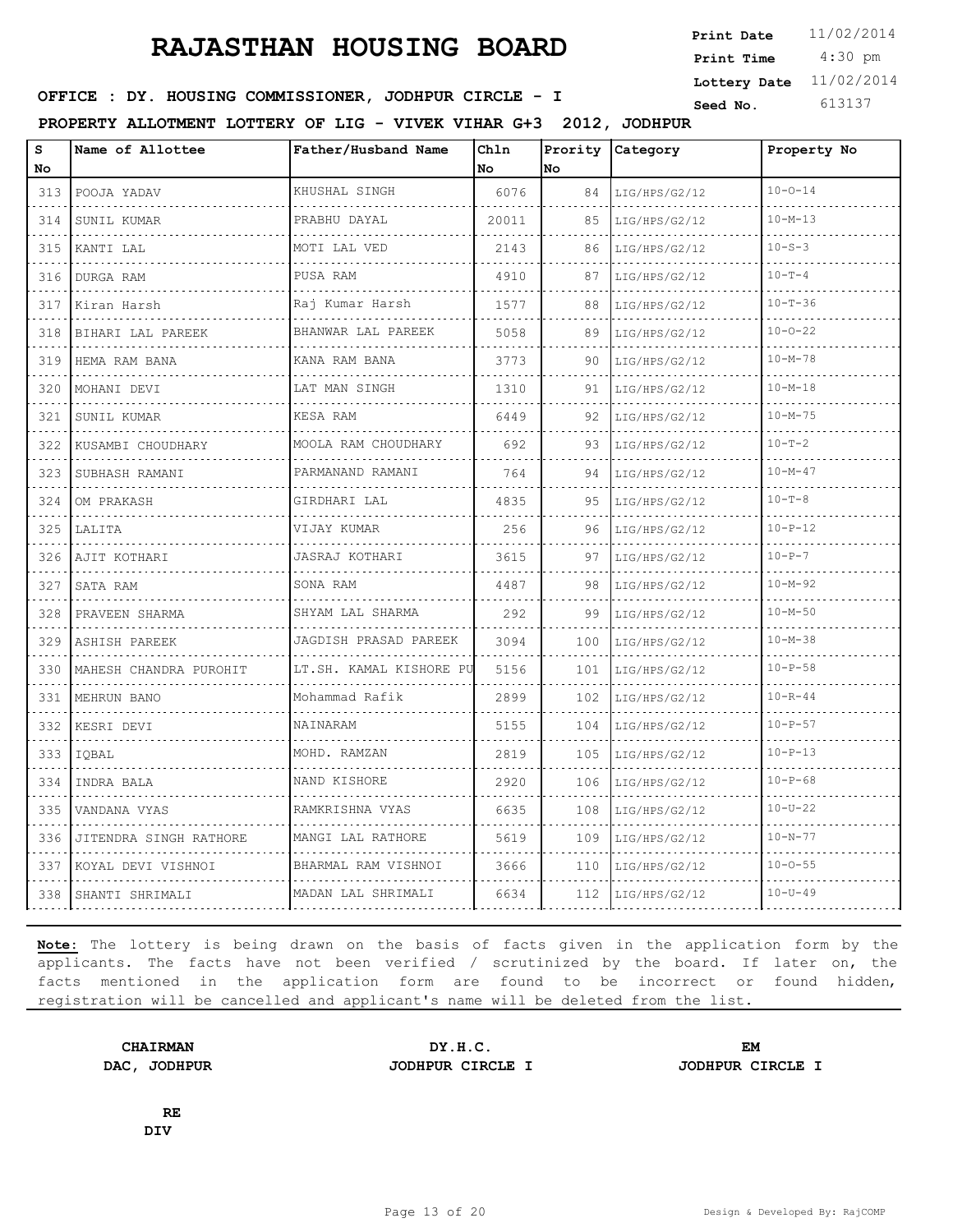4:30 pm **Print Date**  $11/02/2014$ **Print Time Lottery Date** 11/02/2014

### **SEED IN SEED IN SEED ASSESSED ASSESSED ASSESSED ASSESSED ASSESSED AT A Seed No.** 613137

**PROPERTY ALLOTMENT LOTTERY OF LIG - VIVEK VIHAR G+3 2012, JODHPUR**

| S<br>No.                                                                                                                                                    | Name of Allottee           | Father/Husband Name          | Chln<br>No | No  | Prority Category | Property No   |  |
|-------------------------------------------------------------------------------------------------------------------------------------------------------------|----------------------------|------------------------------|------------|-----|------------------|---------------|--|
| 339                                                                                                                                                         | GHUDA RAM CHOUDHARY        | HAJIRAM CHOUDHARY            | 3842       | 113 | LIG/HPS/G2/12    | $10 - 0 - 36$ |  |
| 340                                                                                                                                                         | SHARDA REGAR               | LAXMAN LAL REGAR             | 5082       | 114 | LIG/HPS/G2/12    | $10 - P - 52$ |  |
| 341                                                                                                                                                         | SHARWAN KUMAR VISHNOI      | HARI KISHAN VISHNOI          | 2300       | 115 | LIG/HPS/G2/12    | $10 - U - 74$ |  |
| 342                                                                                                                                                         | KAILASH KANWAR             | MANGU SINGH<br>.             | 5575       | 117 | LIG/HPS/G2/12    | $10 - M - 36$ |  |
| 343                                                                                                                                                         | TAHIRA BANO                | ABDUL MAZID                  | 356        | 118 | LIG/HPS/G2/12    | $10 - M - 65$ |  |
| 344                                                                                                                                                         | SHESHMANI PATHAK           | BRAHM DEV PATHAK<br><u>.</u> | 20012      | 119 | LIG/HPS/G2/12    | $10 - R - 34$ |  |
| 345                                                                                                                                                         | GOVARDHAN SINGH RAJPUROHIT | BHANWAR SINGH RAJPUROHI      | 2351       | 120 | LIG/HPS/G2/12    | $10 - T - 7$  |  |
| 346                                                                                                                                                         | DHAN PRAKASH SIYOTA        | RAM NIWAS                    | 20017      | 2   | LIG/ORS/G4/12    | $10 - S - 31$ |  |
| 347                                                                                                                                                         | KEVAL KUMAR PANWAR         | RAM LAL PANWAR<br>.          | 20018      | 3   | LIG/ORS/G4/12    | $10 - P - 95$ |  |
| $\alpha$ , $\alpha$ , $\alpha$<br>348                                                                                                                       | UMESH KUMAR JAWA           | PRITAM RAM JAWA              | 20019      | 5   | LIG/ORS/G4/12    | $10 - P - 55$ |  |
| 349                                                                                                                                                         | TARA CHAND JAWA            | CHEELA RAM JAWA              | 20010      | 9   | LIG/ORS/G4/12    | $10 - N - 75$ |  |
| 350                                                                                                                                                         | KOSHALESH CHANDRA DABI     | INDRARAJ DABI                | 1893       | 12  | LIG/ORS/G4/12    | $10 - T - 48$ |  |
| $\frac{1}{2} \left( \frac{1}{2} \right) \left( \frac{1}{2} \right) \left( \frac{1}{2} \right) \left( \frac{1}{2} \right) \left( \frac{1}{2} \right)$<br>351 | MUKESH                     | BABU LAL                     | 4139       | 13  | LIG/ORS/G4/12    | $10 - M - 15$ |  |
| 352                                                                                                                                                         | HEMANT KUMAR MORIYA        | KALYAN MAL MORIYA            | 3068       | 1   | LIG/HPS/G4/12    | $10 - M - 62$ |  |
| الدامات<br>353                                                                                                                                              | RAM DAYAL                  | BHANWAR LAL                  | 6638       | 2   | LIG/HPS/G4/12    | $10 - S - 58$ |  |
| $\frac{1}{2} \left( \frac{1}{2} \right) \left( \frac{1}{2} \right) \left( \frac{1}{2} \right) \left( \frac{1}{2} \right)$<br>354                            | VONOD CHOUHAN              | KISHORE CHOUHAN              | 6117       | 3   | LIG/HPS/G4/12    | $10 - 0 - 6$  |  |
| 355                                                                                                                                                         | SHESHA RAM                 | KHUMA RAM                    | 4151       | 4   | LIG/HPS/G4/12    | $10 - N - 96$ |  |
| .<br>356                                                                                                                                                    | MEENA KUMARI               | TEJA RAM                     | 744        | .5. | LIG/HPS/G4/12    | $10 - N - 76$ |  |
| .<br>357                                                                                                                                                    | PARAS MAL                  | PUKH RAJ                     | 2374       | 6   | LIG/HPS/G4/12    | $10 - S - 88$ |  |
| 358                                                                                                                                                         | CHHOGA RAM                 | MOOLA RAM                    | 4837       | 7   | LIG/HPS/G4/12    | $10 - U - 4$  |  |
| $  -$<br>359                                                                                                                                                | YASHAL SINGH JANGID        | DUNGER CHAND                 | 760        | 8   | LIG/HPS/G4/12    | $10 - P - 80$ |  |
| $\frac{1}{2} \left( \frac{1}{2} \right) \left( \frac{1}{2} \right) \left( \frac{1}{2} \right) \left( \frac{1}{2} \right)$<br>360                            | JAI DEEP                   | SANJAY KUMAR                 | 5450       | 9   | LIG/HPS/G4/12    | $10 - S - 43$ |  |
| 361                                                                                                                                                         | KESER DEVI (BAVARI)        | <b>BABU LAL</b>              | 1829       | 10  | LIG/HPS/G4/12    | $10 - U - 9$  |  |
| $\frac{1}{2} \left( \frac{1}{2} \right) \left( \frac{1}{2} \right) \left( \frac{1}{2} \right) \left( \frac{1}{2} \right)$<br>362                            | GANESH                     | BHAGWAN DAS                  | 5265       | 11  | LIG/HPS/G4/12    | $10 - U - 78$ |  |
| $- - - -$<br>363                                                                                                                                            | DARIYA DEVI                | BHIKHA RAM                   | 5241       | 12  | LIG/HPS/G4/12    | $10 - P - 72$ |  |
| 364                                                                                                                                                         | OM PRAKASH YADAV           | MANGI LAL YADAV              | 3325       | 13  | LIG/HPS/G4/12    | $10 - N - 81$ |  |

**Note:** The lottery is being drawn on the basis of facts given in the application form by the applicants. The facts have not been verified / scrutinized by the board. If later on, the facts mentioned in the application form are found to be incorrect or found hidden, registration will be cancelled and applicant's name will be deleted from the list.

**DAC, JODHPUR JODHPUR CIRCLE I JODHPUR CIRCLE I**

**CHAIRMAN DY.H.C. EM**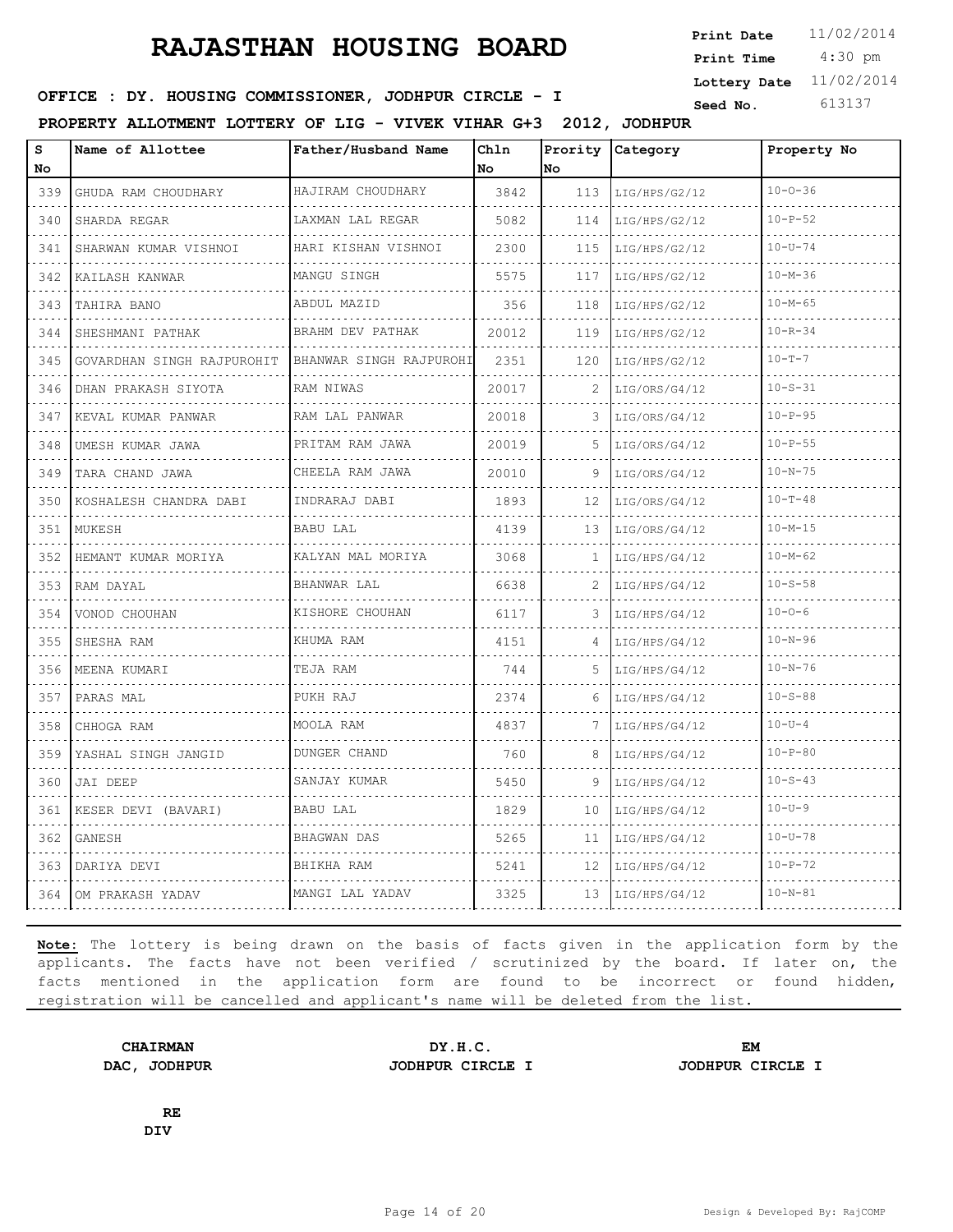4:30 pm **Print Date**  $11/02/2014$ **Print Time Lottery Date** 11/02/2014

### **SEED IN SEED IN SEED ASSESSED ASSESSED ASSESSED ASSESSED ASSESSED AT A Seed No.** 613137

**PROPERTY ALLOTMENT LOTTERY OF LIG - VIVEK VIHAR G+3 2012, JODHPUR**

| S<br>No                                                     | Name of Allottee       | Father/Husband Name         | Chln<br>No | <b>No</b> | Prority Category   | Property No   |
|-------------------------------------------------------------|------------------------|-----------------------------|------------|-----------|--------------------|---------------|
| 365                                                         | HANUMAN CHOUHAN        | MADAN LAL CHOUHAN           | 5237       | 14        | LIG/HPS/G4/12      | $10 - P - 59$ |
| .<br>366                                                    | VINOD BHATI            | PUSA RAM BHATI              | 4137       | 1.5       | LIG/HPS/G4/12      | $10 - 0 - 8$  |
| 367                                                         | CHANDRAKAT GOYAL       | LEELADHAR MEGHWAL           | 6445       | 16        | LIG/HPS/G4/12      | $10 - U - 7$  |
| 368                                                         | VISHAL                 | TEJA RAM<br>a a a a a a a a | 4220       | 17        | LIG/HPS/G4/12      | $10 - 0 - 21$ |
| 369                                                         | PUKHRAJ MARETHA        | DEVARAM MARETHA             | 3231       | 18        | .<br>LIG/HPS/G4/12 | $10 - 0 - 9$  |
| 370                                                         | BABU LAL GOYAL         | MANA RAM GOYAL<br>.         | 2826       | 19        | LIG/HPS/G4/12      | $10 - P - 56$ |
| 371                                                         | SANTOSH                | CHHOTU RAM                  | 5982       | 20        | LIG/HPS/G4/12      | $10 - P - 16$ |
| 372                                                         | KAVITA RAMANI          | SHANKAR LAL RAMANI          | 2172       | 21        | LIG/HPS/G4/12      | $10 - P - 46$ |
| 373                                                         | <b>VIKARM</b>          | <b>BHAWARLAL</b>            | 1348       | 22        | LIG/HPS/G4/12      | $10 - M - 6$  |
| 374                                                         | SAMPATRAJ JAWA         | LT.SH. GENDA LAL            | 3087       | 23        | LIG/HPS/G4/12      | $10 - T - 12$ |
| 375                                                         | BHARAT RAWAL           | PREMCHAND RAWAL             | 1703       | 24        | LIG/HPS/G4/12      | $10 - M - 74$ |
| $\sim$ $\sim$ $\sim$<br>376                                 | HEMRAJ GEHLOT          | VIJAY RAJ GEHLOT            | 2223       | 25        | LIG/HPS/G4/12      | $10 - P - 17$ |
| .<br>377                                                    | RAVI                   | DILIP                       | 6331       | 26        | LIG/HPS/G4/12      | $10 - R - 33$ |
| 378                                                         | AVINASH CHOUHAN        | NARENDRA KUMAR CHOUHAN      | 69         | 27        | LIG/HPS/G4/12      | $10 - M - 17$ |
| $\Delta$ , $\Delta$ , $\Delta$ , $\Delta$ , $\Delta$<br>379 | SITA                   | SHIV CHARAN<br>.            | 5028       | 28        | LIG/HPS/G4/12      | $10 - P - 62$ |
| 380                                                         | MANAK LAL              | PREMA RAM                   | 1665       | 29        | LIG/HPS/G4/12      | $10 - M - 24$ |
| 381                                                         | USHA DEVI DHOBI        | SHIV KUMAR DHOBI            | 3951       | 30        | LIG/HPS/G4/12      | $10 - P - 28$ |
| 382                                                         | RAMESHWAR LAL<br>.     | GHEWAR RAM<br>.             | 4530       | 31        | LIG/HPS/G4/12      | $10 - N - 79$ |
| 383                                                         | RAMESH KUMAR DHOBI     | LT.SH. GANPAT LAL DHOBI     | 3949       | 32        | LIG/HPS/G4/12      | $10 - N - 85$ |
| 384                                                         | PRAKASH                | THANA RAM PARIHAR           | 4401       | 33        | LIG/HPS/G4/12      | $10 - T - 19$ |
| 385                                                         | <b>KANCHAN</b>         | SAKHIDAYAL                  | 5547       | 34        | LIG/HPS/G4/12      | $10 - S - 63$ |
| 386                                                         | KAMAL KUMAR MORIYA     | KALYAN MAL MORIYA           | 3067       | 35        | LIG/HPS/G4/12      | $10 - R - 24$ |
| 387                                                         | CHANDRABHAN MOSALPURIA | BHOORA RAM MOSALPURIA       | 1484       | 36        | LIG/HPS/G4/12      | $10 - M - 43$ |
| 388                                                         | SUKHA RAM              | GUMANA RAM                  | 4415       | 37        | LIG/HPS/G4/12      | $10 - S - 52$ |
| 389                                                         | NARENDRA KUMAR         | KISHOR KUMAR                | 3368       | 38        | LIG/HPS/G4/12      | $10 - M - 79$ |
| 390                                                         | PREM PRAKASH           | KANHIYA LAL                 | 4472       | 39        | LIG/HPS/G4/12      | $10 - U - 64$ |

**Note:** The lottery is being drawn on the basis of facts given in the application form by the applicants. The facts have not been verified / scrutinized by the board. If later on, the facts mentioned in the application form are found to be incorrect or found hidden, registration will be cancelled and applicant's name will be deleted from the list.

**CHAIRMAN DY.H.C. EM DAC, JODHPUR JODHPUR CIRCLE I JODHPUR CIRCLE I**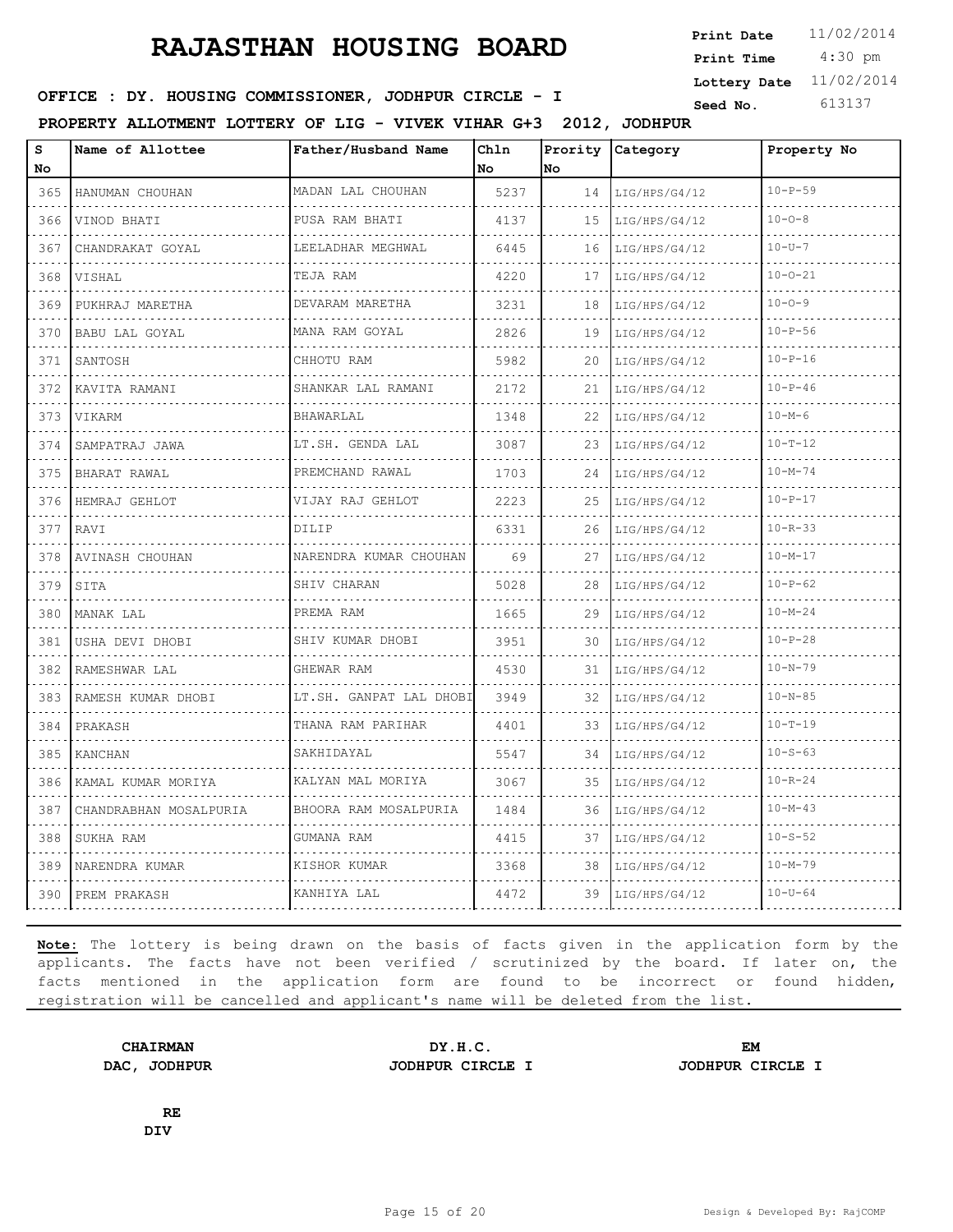4:30 pm **Print Date**  $11/02/2014$ **Print Time Lottery Date** 11/02/2014

### **SEED IN SEED IN SEED ASSESSED ASSESSED ASSESSED ASSESSED ASSESSED AT A Seed No.** 613137

**PROPERTY ALLOTMENT LOTTERY OF LIG - VIVEK VIHAR G+3 2012, JODHPUR**

| S<br>No                                                                                                                          | Name of Allottee     | Father/Husband Name     | Chln<br>No | Prority<br>lno. | Category           | Property No   |  |
|----------------------------------------------------------------------------------------------------------------------------------|----------------------|-------------------------|------------|-----------------|--------------------|---------------|--|
| 391                                                                                                                              | GAURAV SINGH CHOUHAN | GUMAN SINGH CHOUHAN     | 6650       | 40              | LIG/HPS/G4/12      | $10 - U - 25$ |  |
| .<br>392                                                                                                                         | RAJANI               | SAKHIDAYAL              | 5541       | 41              | .<br>LIG/HPS/G4/12 | $10 - U - 80$ |  |
| 393                                                                                                                              | SUMIT KUMAR          | GYAN CHAND              | 4489       | 42              | LIG/HPS/G4/12      | $10 - S - 16$ |  |
| 394                                                                                                                              | ARUNA                | OM PRAKASH SODA         | 2099       | 43              | LIG/HPS/G4/12      | $10 - 0 - 7$  |  |
| $   -$<br>395                                                                                                                    | SANTOSH DEVI         | .<br>UMA RAM            | 20015      | 44              | LIG/HPS/G4/12      | $10 - S - 10$ |  |
| 396                                                                                                                              | CHUNNI LAL MEGHWAL   | RAMA RAM                | 4150       | 45              | LIG/HPS/G4/12      | $10 - U - 46$ |  |
| 397                                                                                                                              | SURESH KUMAR         | PALA RAM                | 3762       | 46              | LIG/HPS/G4/12      | $10 - P - 24$ |  |
| الداعات<br>398                                                                                                                   | PRAVEEN              | CHHAGAN LAL             | 1222       | 47              | LIG/HPS/G4/12      | $10 - M - 76$ |  |
| 399                                                                                                                              | PAPU DEVI            | MANAK LAL BHATI         | 5648       | 48              | LIG/HPS/G4/12      | $10 - U - 24$ |  |
| 400                                                                                                                              | PRAHALAD BERVA       | GHASHI LAL BERVA        | 4038       | 49              | LIG/HPS/G4/12      | $10 - S - 64$ |  |
| $\sim$ $\sim$ $\sim$ $\sim$<br>401                                                                                               | KHIV RAJ             | LALA RAM                | 5620       | 50              | LIG/HPS/G4/12      | $10 - R - 30$ |  |
| 402                                                                                                                              | DILIP MAHAVER        | HEER LAL                | 105        | 51              | LIG/HPS/G4/12      | $10 - M - 80$ |  |
| 403                                                                                                                              | HARIVALABHA MEGHWAL  | CHATARBHUJ MEGHWAL<br>. | 655        | 52              | LIG/HPS/G4/12      | $10 - S - 41$ |  |
| $\ldots$ .<br>404                                                                                                                | LAXMI DEVI ASERI     | CHANDRA PRAKASH         | 5159       | 53              | .<br>LIG/HPS/G4/12 | $10 - P - 87$ |  |
| 405                                                                                                                              | BHAGIYASHREE KHICHI  | SURESH KUMAR            | 138        | 54              | LIG/HPS/G4/12      | $10 - 0 - 25$ |  |
| 406                                                                                                                              | NAND KISHORE<br>.    | NARAYAN LAL             | 3198       | 55              | LIG/HPS/G4/12      | $10 - U - 48$ |  |
| 407                                                                                                                              | CHANDRA KANTA MORIYA | KALU RAM MORIYA         | 179        | 56              | LIG/HPS/G4/12      | $10 - U - 69$ |  |
| 408                                                                                                                              | DEEEPAK              | KALU RAM                | 3489       | 57              | LIG/HPS/G4/12      | $10 - M - 64$ |  |
| 409                                                                                                                              | MANISH               | BANSI LAL               | 1494       | 58              | LIG/HPS/G4/12      | $10 - S - 55$ |  |
| $\frac{1}{2} \left( \frac{1}{2} \right) \left( \frac{1}{2} \right) \left( \frac{1}{2} \right) \left( \frac{1}{2} \right)$<br>410 | RAKESH MARETHA       | PUKHRAJ MARETHA         | 3229       | 59              | LIG/HPS/G4/12      | $10 - P - 89$ |  |
| 411                                                                                                                              | RAMARAM              | BHURA RAM               | 307        | 60              | LIG/HPS/G4/12      | $10 - U - 92$ |  |
| 412                                                                                                                              | MANOJ KUMAR          | MOHAN LAL               | 5146       | 61              | LIG/HPS/G4/12      | $10 - N - 95$ |  |
| 413                                                                                                                              | JETHMAL JATOLIYA     | BANNA RAM               | 5370       | 62              | LIG/HPS/G4/12      | $10 - S - 4$  |  |
| 414                                                                                                                              | RAVINDRA             | JAYANTI LAL             | 2239       | 63              | LIG/HPS/G4/12      | $10 - U - 56$ |  |
| 415                                                                                                                              | KAILASH CHANDRA      | SHESHA RAM              | 6460       | 64              | LIG/HPS/G4/12      | $10 - P - 54$ |  |
| 416                                                                                                                              | PREM                 | RAMA NAND               | 2801       | 66              | LIG/HPS/G4/12      | $10 - 0 - 33$ |  |

**Note:** The lottery is being drawn on the basis of facts given in the application form by the applicants. The facts have not been verified / scrutinized by the board. If later on, the facts mentioned in the application form are found to be incorrect or found hidden, registration will be cancelled and applicant's name will be deleted from the list.

**CHAIRMAN DY.H.C. EM DAC, JODHPUR JODHPUR CIRCLE I JODHPUR CIRCLE I**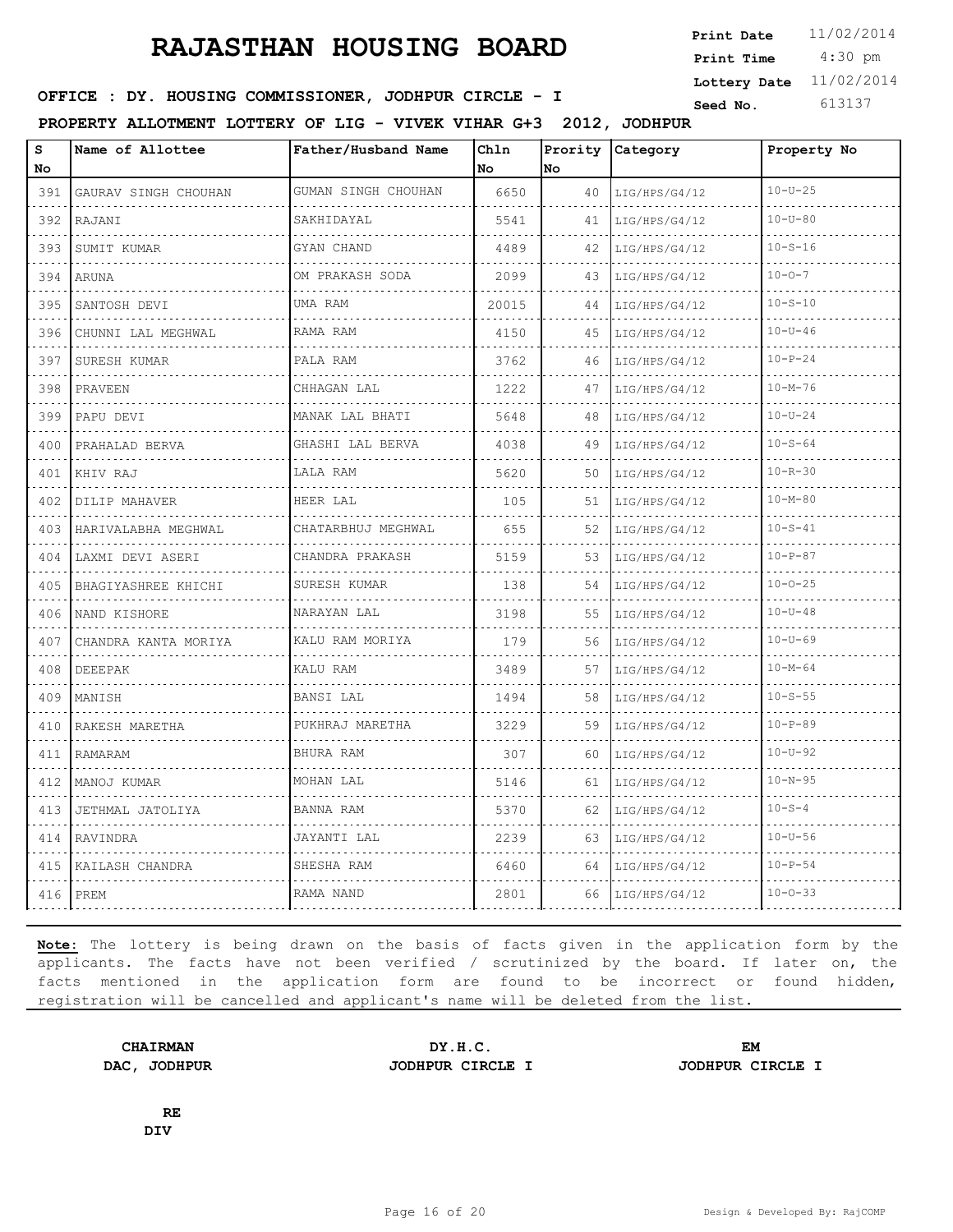4:30 pm **Print Date**  $11/02/2014$ **Print Time Lottery Date** 11/02/2014

### **SEED IN SEED IN SEED ASSESSED ASSESSED ASSESSED ASSESSED ASSESSED AT A Seed No.** 613137

**PROPERTY ALLOTMENT LOTTERY OF LIG - VIVEK VIHAR G+3 2012, JODHPUR**

| S<br>No.                                                                                                                                    | Name of Allottee       | Father/Husband Name    | Chln<br>No. | Prority<br>No. | Category           | Property No   |  |
|---------------------------------------------------------------------------------------------------------------------------------------------|------------------------|------------------------|-------------|----------------|--------------------|---------------|--|
| 417                                                                                                                                         | MUKESH KUMAR SONAL     | BHURA RAM SONAL        | 3888        | 67             | LIG/HPS/G4/12      | $10 - S - 73$ |  |
| .<br>418                                                                                                                                    | JASRAJ                 | .<br>LT.SH. HASTI MAL  | 3381        | 68             | .<br>LIG/HPS/G4/12 | $10 - S - 78$ |  |
| 419                                                                                                                                         | MOHAN LAL              | DHARU RAM MEGHWAL      | 682         | 69             | LIG/HPS/G4/12      | $10 - P - 84$ |  |
| 420                                                                                                                                         | RAMA ARYA              | HASTIMAL ARYA          | 271         | 70             | LIG/HPS/G4/12      | $10 - N - 69$ |  |
| $\sim$ $\sim$ $\sim$ $\sim$<br>421                                                                                                          | GEETA NARWARA          | .<br>JOGESHWAR PRASAD  | 6400        | 71             | LIG/HPS/G4/12      | $10 - U - 91$ |  |
| 422                                                                                                                                         | ALKA CHOUHAN           | BHANWAR LAL CHOUHAN    | 6039        | 72             | LIG/HPS/G4/12      | $10 - M - 52$ |  |
| 423                                                                                                                                         | HANSRAJ MEGHWAL        | RAM GOPAL MEGHWAL      | 117         | 73             | LIG/HPS/G4/12      | $10 - U - 86$ |  |
| $\omega$ , $\omega$ , $\omega$<br>424                                                                                                       | MADHU SIROHI           | .<br>SHANTI LAL SIROHI | 5635        | 74             | LIG/HPS/G4/12      | $10 - U - 13$ |  |
| 425                                                                                                                                         | SANJAY RAV             | OM PRAKASH RAV         | 1109        | 75             | LIG/HPS/G4/12      | $10 - M - 42$ |  |
| 426                                                                                                                                         | MAHESH BANJARA         | KAILASH BANJARA        | 4392        | 76             | LIG/HPS/G4/12      | $10 - R - 31$ |  |
| $\sim$ $\sim$ $\sim$ $\sim$<br>427                                                                                                          | PRATIK PARIHAR         | JUGAL KISHORE PARIHAR  | 6125        | 77             | LIG/HPS/G4/12      | $10 - 0 - 45$ |  |
| 428                                                                                                                                         | DAPU DEVI              | LT.SH. SWAROOP CHAND   | 3946        | 78             | LIG/HPS/G4/12      | $10 - R - 43$ |  |
| 429                                                                                                                                         | CHANDRA RAM            | KANA RAM               | 1455        | 79             | LIG/HPS/G4/12      | $10 - 0 - 52$ |  |
| $\sim$ $\sim$ $\sim$ $\sim$<br>430                                                                                                          | KISHORE KUMAR DODIYA   | LT.SH. GOPI LAL DODIYA | 3947        | 80             | LIG/HPS/G4/12      | $10 - R - 14$ |  |
| 431                                                                                                                                         | SHANTI RAV             | OM PRAKASH RAV         | 689         | 81             | LIG/HPS/G4/12      | $10 - 0 - 50$ |  |
| $\sim$ $\sim$ $\sim$ $\sim$<br>432                                                                                                          | Ganesh Ram             | Ram Chandra            | 1796        | 82             | LIG/HPS/G4/12      | $10 - R - 46$ |  |
| $\mathcal{L}^{\mathcal{A}}\left( \mathcal{A}^{\mathcal{A}}\right) =\mathcal{L}^{\mathcal{A}}\left( \mathcal{A}^{\mathcal{A}}\right)$<br>433 | CHAINKARAN SONGARA     | GANGARAM SONGARA       | 261         | 83             | LIG/HPS/G4/12      | $10 - S - 5$  |  |
| 434                                                                                                                                         | <b>REKHA</b>           | CHANDRABHAN MOSALPURIA | 1847        | 84             | LIG/HPS/G4/12      | $10 - S - 8$  |  |
| 435                                                                                                                                         | BANSI LAL CHOUHAN      | LT.SH. NATHU RAM       | 6146        | 85             | LIG/HPS/G4/12      | $10 - T - 10$ |  |
| and a state<br>436                                                                                                                          | NEMI CHAND SINGHADIYA  | GOPU RAM               | 1848        | 86             | LIG/HPS/G4/12      | $10 - P - 21$ |  |
| 437                                                                                                                                         | Mahendra Kumar Parihar | Prathvi Raj Parihar    | 96          | 87             | LIG/HPS/G4/12      | $10 - U - 14$ |  |
| $\omega$ , $\omega$ , $\omega$ , $\omega$<br>438                                                                                            | VINOD                  | NATHU RAM              | 4177        | 88             | LIG/HPS/G4/12      | $10 - U - 90$ |  |
| $\sim$ $\sim$ $\sim$ $\sim$<br>439                                                                                                          | CHANDRA KANTA KHICHI   | GOVIND LAL KHICHI      | 5633        | 89             | LIG/HPS/G4/12      | $10 - N - 71$ |  |
| 440                                                                                                                                         | JAGDISH                | TILA RAM               | 5474        | 90             | LIG/HPS/G4/12      | $10 - M - 4$  |  |
| 441                                                                                                                                         | MURLI                  | GOPAL DAS              | 4537        | 91             | LIG/HPS/G4/12      | $10 - M - 87$ |  |
|                                                                                                                                             | 442 RAKHI CHAWARIYA    | SUNIL DUTT             | 634         | 92             | LIG/HPS/G4/12      | $10 - U - 18$ |  |

**Note:** The lottery is being drawn on the basis of facts given in the application form by the applicants. The facts have not been verified / scrutinized by the board. If later on, the facts mentioned in the application form are found to be incorrect or found hidden, registration will be cancelled and applicant's name will be deleted from the list.

**CHAIRMAN DY.H.C. EM DAC, JODHPUR JODHPUR CIRCLE I JODHPUR CIRCLE I**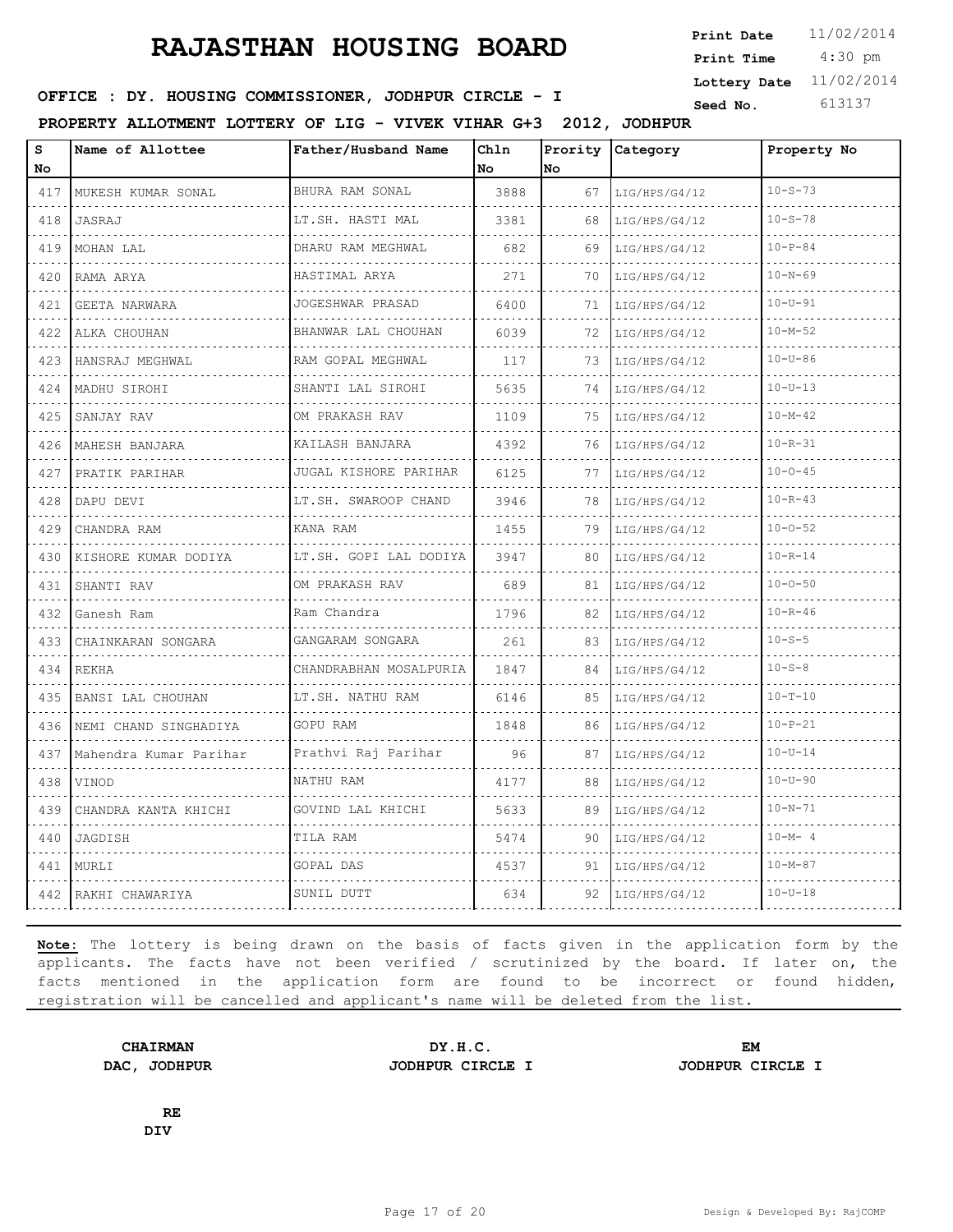4:30 pm **Print Date**  $11/02/2014$ **Print Time Lottery Date** 11/02/2014

### **SEED IN SEED IN SEED ASSESSED ASSESSED ASSESSED ASSESSED ASSESSED AT A Seed No.** 613137

**PROPERTY ALLOTMENT LOTTERY OF LIG - VIVEK VIHAR G+3 2012, JODHPUR**

| s<br>No | Name of Allottee     | Father/Husband Name      | Ch1n<br>No | Prority<br>No. | Category           | Property No   |  |
|---------|----------------------|--------------------------|------------|----------------|--------------------|---------------|--|
| 443     | <b>REKHA</b>         | DAULAT RAM GOYAL         | 241        | 93             | LIG/HPS/G4/12<br>. | $10 - N - 80$ |  |
| 444     | ASHWINI KUMAR RAJORA | CHIRANJI LAL RAJORA      | 4060       | 94             | LIG/HPS/G4/12      | $10 - S - 76$ |  |
| 445     | MANOHAR RAM          | GOPAL RAM                | 360        | 95             | LIG/HPS/G4/12      | $10 - S - 40$ |  |
| 446     | RAJESH               | HANSRAJ                  | 20016      | 96             | LIG/HPS/G4/12      | $10 - M - 7$  |  |
| 447     | SAMLI DEVI           | MOHAN LAL MEGHWAL        | 681        | 97             | LIG/HPS/G4/12      | $10 - N - 83$ |  |
| 448     | JAGDISH              | .<br>MANGI LAL           | 4387       | 98             | LIG/HPS/G4/12      | $10 - U - 82$ |  |
| 449     | LALIT KUMAR LUNIYA   | HARDEVA RAM LUNIYA       | 192        | 99             | LIG/HPS/G4/12      | $10 - T - 1$  |  |
| 450     | SAMPAT RAJ           | CHANDRA RAM              | 1281       | 100            | LIG/HPS/G4/12      | $10 - S - 24$ |  |
| 451     | SIDARTH DHARU        | PRAKASH DHARU            | 4659       | 101            | LIG/HPS/G4/12      | $10 - 0 - 17$ |  |
| 452     | THAKUR CHAND         | SHESHA RAM               | 6463       | 102            | LIG/HPS/G4/12      | $10-P-43$     |  |
| 453     | HIMMTA RAM           | GORKHA RAM               | 2182       | 103            | LIG/HPS/G4/12      | $10 - U - 32$ |  |
| 454     | SANJAY DHARU         | MANGI LAL DHARU          | 5090       | 105            | LIG/HPS/G4/12      | $10 - S - 38$ |  |
| 455     | TARA CHAND           | NATHU RAM                | 4138       | 106            | LIG/HPS/G4/12      | $10 - U - 95$ |  |
| 456     | JASRAJ               | SOHAN LAL                | 1512       | 107            | LIG/HPS/G4/12      | $10 - 0 - 30$ |  |
| 457     | PRAMIT CHOUHAN       | CHANDMAL CHOUHAN         | 5582       | 108            | LIG/HPS/G4/12      | $10 - 0 - 48$ |  |
| 458     | GIGA RAM             | GIRDHARI LAL             | 1554       | 109            | LIG/HPS/G4/12      | $10 - M - 37$ |  |
| 459     | RAMJI LAL BERVA      | .<br>GHASHI LAL BERVA    | 4049       | 110            | LIG/HPS/G4/12      | $10 - 0 - 12$ |  |
| 460     | DINESH PUNAD         | RUGHARAM PUNAD           | 749        | 111            | LIG/HPS/G4/12      | $10 - P - 94$ |  |
| 461     | KAILASH              | SUMER CHAND              | 3647       | 112            | LIG/HPS/G4/12      | $10 - S - 18$ |  |
| 462     | RADHESHYAM           | MOOL CHAND               | 3965       | 113            | LIG/HPS/G4/12      | $10 - 0 - 1$  |  |
| 463     | VINOD KUMAR GANGWAL  | JITENDRA KUMAR GANGWAL   | 145        | 114            | LIG/HPS/G4/12      | $10 - M - 27$ |  |
| 464     | MEERA                | POKAR RAM                | 4809       | 115            | LIG/HPS/G4/12      | $10 - U - 16$ |  |
| 465     | VIDHYA RAMANI        | LT.SH. VIKRAM RAMANI     | 5123       | 116            | LIG/HPS/G4/12      | $10 - T - 23$ |  |
| 466     | REKHA RATHORE        | .<br>KISHORE LAL RATHORE | 5936       | 117            | LIG/HPS/G4/12      | $10 - T - 37$ |  |
| 467     | DUNGER CHAND DANGI   | DAYA NAND DANGI          | 761        | 118            | LIG/HPS/G4/12      | $10 - P - 78$ |  |
| 468     | SHANTI DEVI MEENA    | SARDAR SINGH MEENA       | 1283       | 1              | LIG/ORS/G5/12      | $10 - M - 91$ |  |

**Note:** The lottery is being drawn on the basis of facts given in the application form by the applicants. The facts have not been verified / scrutinized by the board. If later on, the facts mentioned in the application form are found to be incorrect or found hidden, registration will be cancelled and applicant's name will be deleted from the list.

**CHAIRMAN DY.H.C. EM DAC, JODHPUR JODHPUR CIRCLE I JODHPUR CIRCLE I**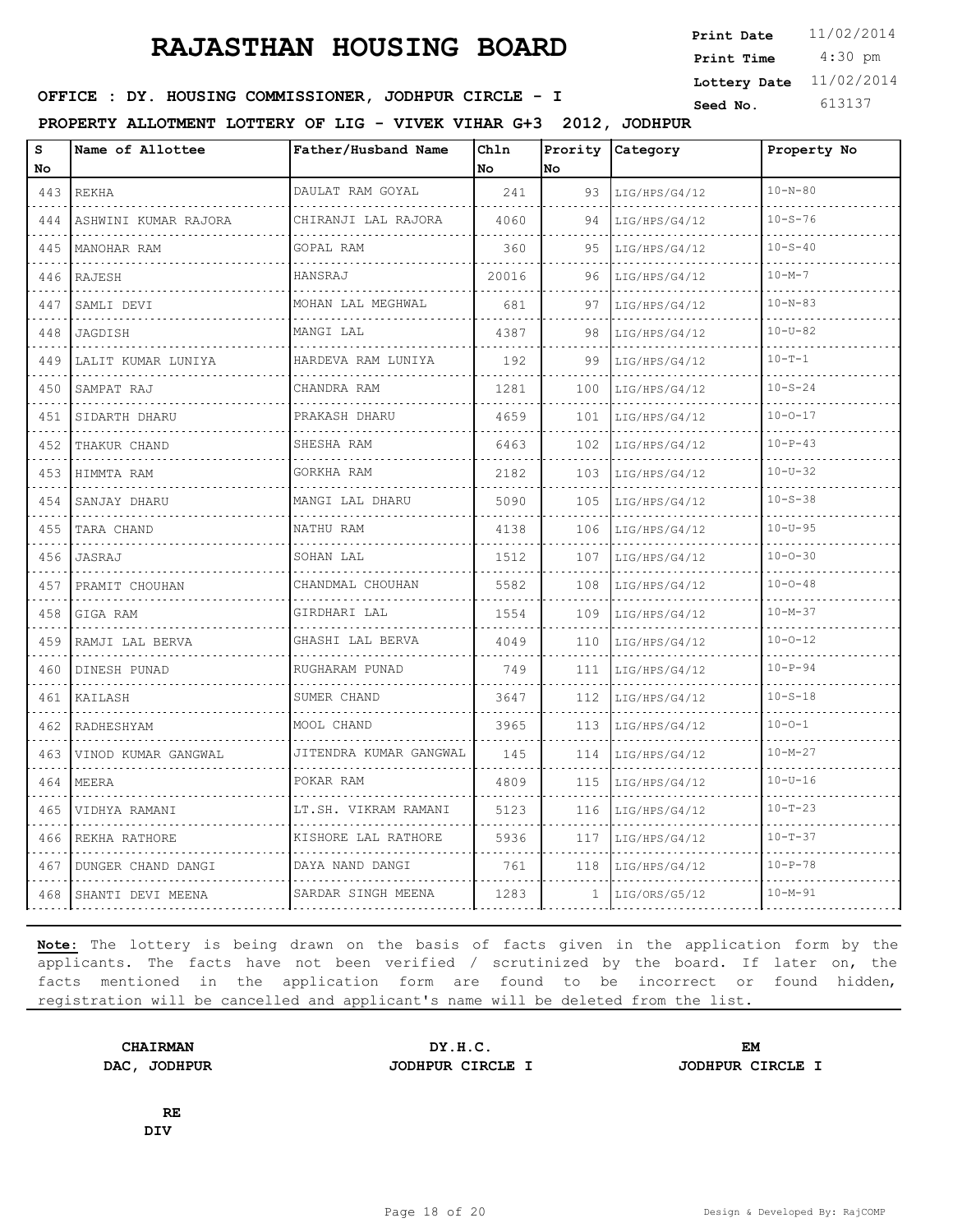4:30 pm **Print Date**  $11/02/2014$ **Print Time Lottery Date** 11/02/2014

### **SEED IN SEED IN SEED ASSESSED ASSESSED ASSESSED ASSESSED ASSESSED AT A Seed No.** 613137

**PROPERTY ALLOTMENT LOTTERY OF LIG - VIVEK VIHAR G+3 2012, JODHPUR**

| S<br>No                                                                                                                                                     | Name of Allottee     | Father/Husband Name     | Chln<br>No | Prority<br>No | Category           | Property No   |  |
|-------------------------------------------------------------------------------------------------------------------------------------------------------------|----------------------|-------------------------|------------|---------------|--------------------|---------------|--|
| 469                                                                                                                                                         | NAND KISHORE MEENA   | KHANA RAM MEENA         | 311        | 2             | LIG/ORS/G5/12<br>. | $10 - N - 92$ |  |
| $\sim$ $\sim$ $\sim$ $\sim$<br>470                                                                                                                          | SAGATA RAM           | RANA RAM                | 6028       | 1             | LIG/HPS/G5/12      | $10 - T - 26$ |  |
| 471                                                                                                                                                         | NECHAL DAS           | KIRSHAN                 | 5601       | 2             | LIG/HPS/G5/12      | $10-U-43$     |  |
| $\sim$ $\sim$ $\sim$<br>472                                                                                                                                 | RAMESH               | KALU RAM                | 1647       | 3             | LIG/HPS/G5/12      | $10 - S - 56$ |  |
| $\frac{1}{2} \left( \frac{1}{2} \right) \left( \frac{1}{2} \right) \left( \frac{1}{2} \right) \left( \frac{1}{2} \right)$<br>473                            | <b>BASANTI DEVI</b>  | LAL CHAND               | 1201       | 5.            | LIG/HPS/G5/12      | $10 - T - 28$ |  |
| 474                                                                                                                                                         | KHETA RAM            | LALA RAM                | 6025       | 6             | LIG/HPS/G5/12      | $10 - 0 - 18$ |  |
| 475<br>$\omega$ , $\omega$ , $\omega$ , $\omega$                                                                                                            | AGARA RAM            | NECHAL DAS<br>.         | 5138       | 8             | LIG/HPS/G5/12      | $10 - S - 91$ |  |
| 476                                                                                                                                                         | KIRSHAN              | HAMIRA RAM              | 5140       | 10            | LIG/HPS/G5/12      | $10 - 0 - 62$ |  |
| 477                                                                                                                                                         | Deepak Kumar Gehlot  | Ashok Kumar             | 86         | 11            | LIG/HPS/G5/12      | $10 - P - 64$ |  |
| 478<br>$\sim$ $\sim$ $\sim$ $\sim$                                                                                                                          | HURMI                | SUGANO                  | 4455       | 12            | LIG/HPS/G5/12      | $10 - P - 71$ |  |
| 479                                                                                                                                                         | DEVA RAM             | HARCHAND RAM            | 1408       | 13            | LIG/HPS/G5/12      | $10 - U - 2$  |  |
| 480                                                                                                                                                         | MANISH KUMAR         | BHANWAR CHAND           | 1617       | 14            | LIG/HPS/G5/12      | $10 - U - 20$ |  |
| $\frac{1}{2} \left( \frac{1}{2} \right) \left( \frac{1}{2} \right) \left( \frac{1}{2} \right) \left( \frac{1}{2} \right) \left( \frac{1}{2} \right)$<br>481 | GOPA RAM             | BHABHUT RAM             | 1206       | 16            | LIG/HPS/G5/12      | $10 - S - 25$ |  |
| الداعات الداري<br>482                                                                                                                                       | PREM CHAND MEENA     | RAGHUNATH MEENA         | 129        | 17            | LIG/HPS/G5/12      | $10 - 0 - 2$  |  |
| 483                                                                                                                                                         | NIKETA               | VIJAY KUMAR             | 3332       | 18            | LIG/HPS/G5/12      | $10 - S - 49$ |  |
| 484                                                                                                                                                         | KHUSHAL              | JAWANA RAM              | 20021      | 19            | LIG/HPS/G5/12      | $10 - R - 25$ |  |
| $\mathcal{L}^{\mathcal{A}}\left( \mathcal{A}^{\mathcal{A}}\right) =\mathcal{L}^{\mathcal{A}}\left( \mathcal{A}^{\mathcal{A}}\right)$<br>485                 | RAVI PRAKASH CHITARA | DANA RAM CHITARA        | 3142       | 20            | LIG/HPS/G5/12      | $10-P-22$     |  |
| 486                                                                                                                                                         | POOJA MEENA          | RAMSHROOP               | 900        | 21            | LIG/HPS/G5/12      | $10 - U - 61$ |  |
| 487<br>$\sim$ $\sim$ $\sim$ $\sim$                                                                                                                          | DHANRAJ              | KESA RAM                | 20022      | 22            | LIG/HPS/G5/12      | $10 - 0 - 5$  |  |
| 488                                                                                                                                                         | DEVI SHANKAR MEENA   | PREM CHAND MEENA        | 200        | 23            | LIG/HPS/G5/12      | $10 - P - 61$ |  |
| 489                                                                                                                                                         | DEEPAK MEENA<br>.    | SHANKER MEENA<br>.      | 4349       | 24            | LIG/HPS/G5/12      | $10 - N - 87$ |  |
| 490                                                                                                                                                         | PREM PRAKASH         | LT.SH. AMRA RAM         | 4406       | 25            | LIG/HPS/G5/12      | $10 - S - 2$  |  |
| 491                                                                                                                                                         | RAJESH KUMAR         | GANGA RAM               | 3050       | 26            | LIG/HPS/G5/12      | $10 - N - 90$ |  |
| .<br>492                                                                                                                                                    | NARESH KUMAR         | KISHAN                  | 743        | 27            | LIG/HPS/G5/12      | $10 - M - 21$ |  |
| 493                                                                                                                                                         | PRAMOD KUMAR SANKHLA | MOOLA RAM SANKHLA       | 1618       | 28            | LIG/HPS/G5/12      | $10 - R - 9$  |  |
|                                                                                                                                                             | 494   KESTURI DEVI   | LT.SH. JAGDISH PRASAD M | 6327       | $\mathbf{1}$  | LIG/ORS/G8/12      | $10 - M - 8$  |  |

**Note:** The lottery is being drawn on the basis of facts given in the application form by the applicants. The facts have not been verified / scrutinized by the board. If later on, the facts mentioned in the application form are found to be incorrect or found hidden, registration will be cancelled and applicant's name will be deleted from the list.

**CHAIRMAN DY.H.C. EM DAC, JODHPUR JODHPUR CIRCLE I JODHPUR CIRCLE I**